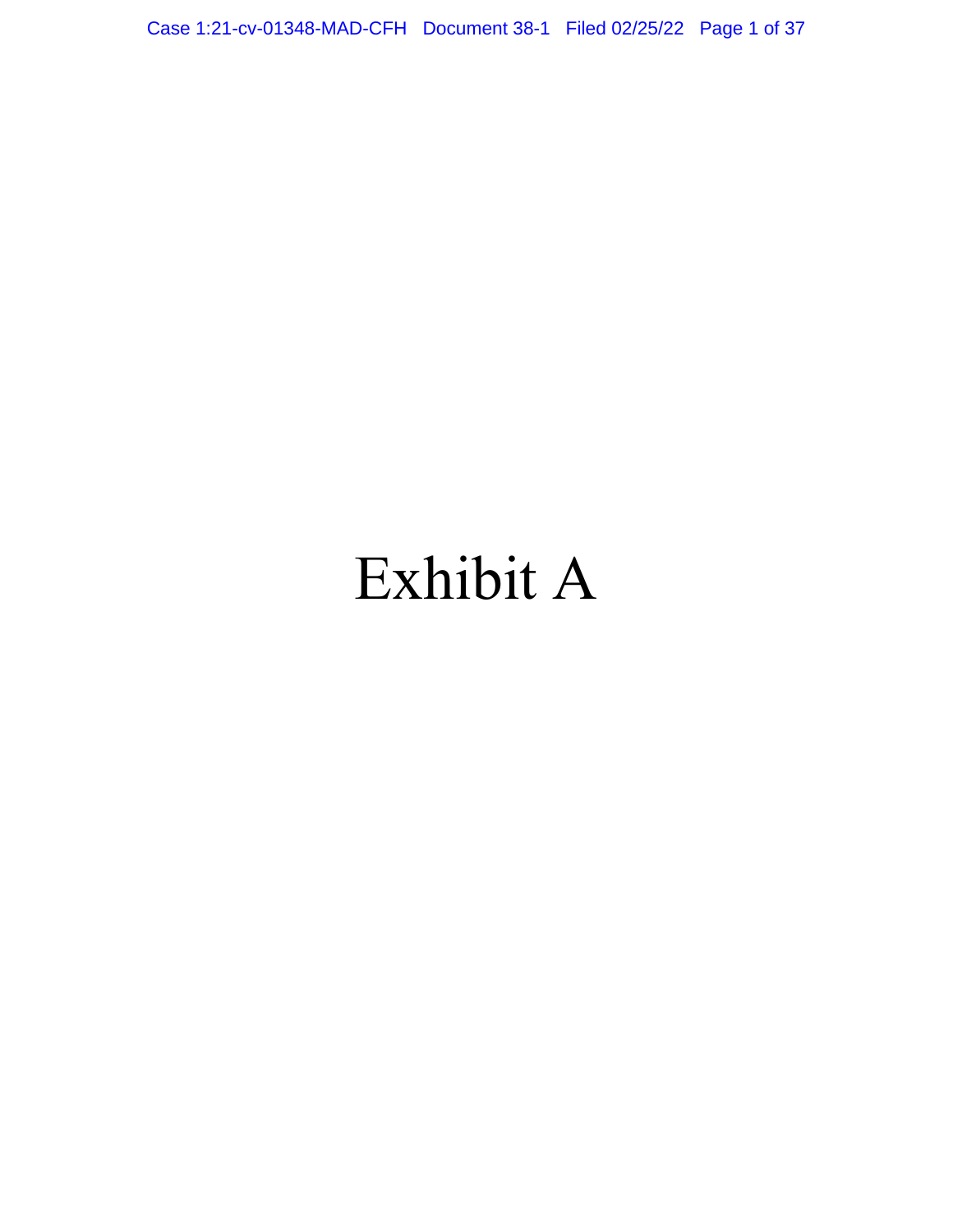# **IN THE UNITED STATES DISTRICT COURT FOR THE NORTHERN DISTRICT OF NEW YORK**

 $\overline{\phantom{a}}$ 

| NATIONAL SHOOTING SPORTS<br>FOUNDATION, INC., et al.,                    |                                           |
|--------------------------------------------------------------------------|-------------------------------------------|
| Plaintiffs,                                                              | Civil Action No.<br>1:21-CV-01348-MAD-CFH |
| V.                                                                       |                                           |
| LETITIA JAMES, in her official capacity as New<br>York Attorney General, |                                           |
| Defendant.                                                               |                                           |
|                                                                          |                                           |

# **[PROPOSED] BRIEF OF GUN VIOLENCE PREVENTION GROUPS AS AMICI CURIAE IN SUPPORT OF DEFENDANT'S (I) OPPOSITION TO PLAINTIFFS' MOTION FOR PRELIMINARY INJUNCTION AND (II) MOTION TO DISMISS**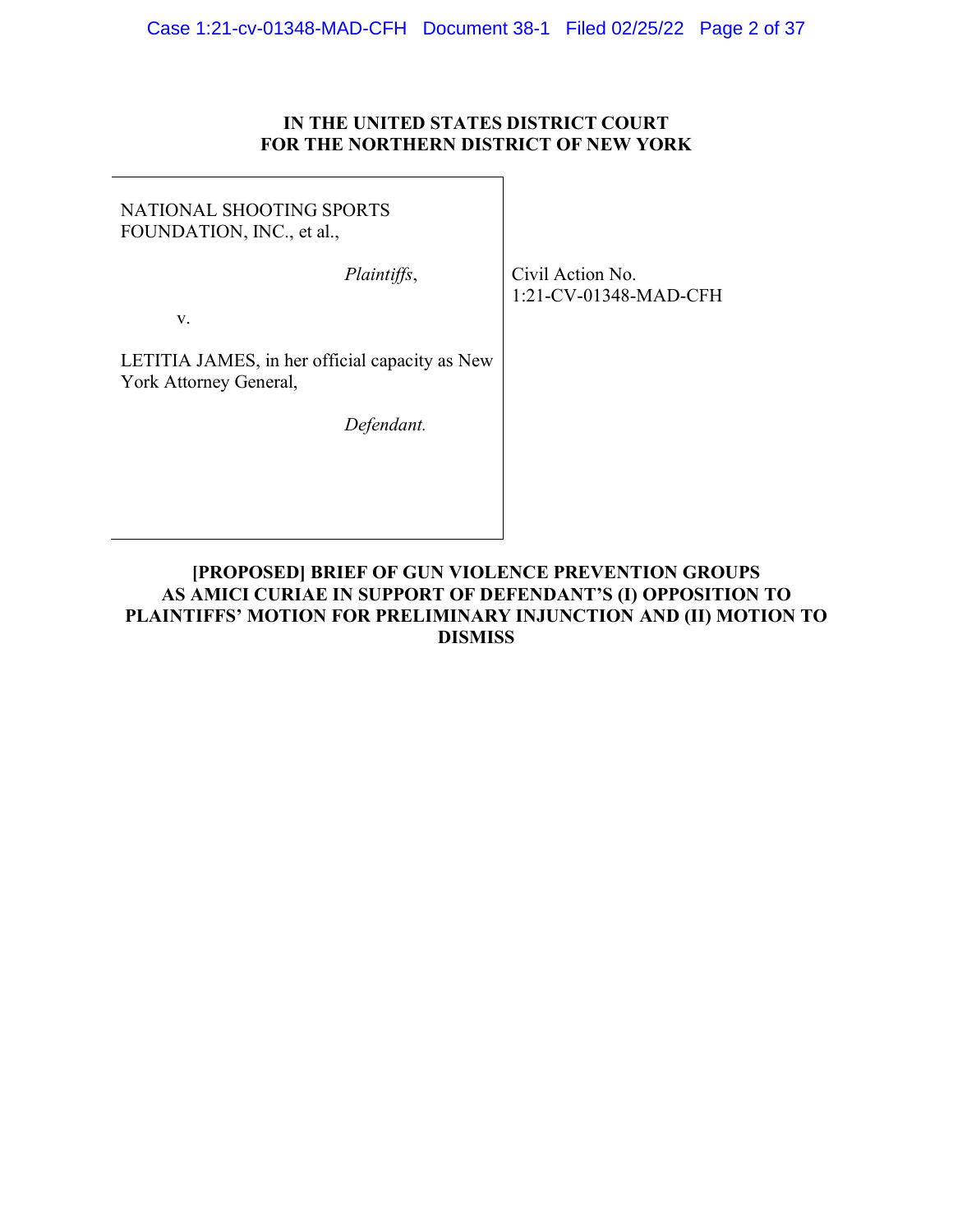# **TABLE OF CONTENTS**

| I.   |                 | New York State and the New York Public Face a Gun Violence Epidemic  4 |  |
|------|-----------------|------------------------------------------------------------------------|--|
| II.  |                 |                                                                        |  |
| III. |                 | Recognizing This Problem, the New York Legislature Utilized Its Well-  |  |
|      |                 |                                                                        |  |
| I.   |                 |                                                                        |  |
|      | $A$ .           |                                                                        |  |
|      | <b>B.</b>       | PLCAA Expressly Provides For Its Coexistence With Section 898 11       |  |
| II.  |                 |                                                                        |  |
|      | A.              | Section 898 Does Not Advantage Intrastate Commerce 16                  |  |
|      | <b>B.</b>       | Plaintiffs Fail to Show That Any Incidental Burdens on Interstate      |  |
|      | $\mathcal{C}$ . | Section 898 Does Not Directly or Inevitably Regulate Commerce          |  |
| III. |                 | The Balance of the Equities Weighs Against Enjoining Section 898  24   |  |
|      |                 |                                                                        |  |
|      |                 |                                                                        |  |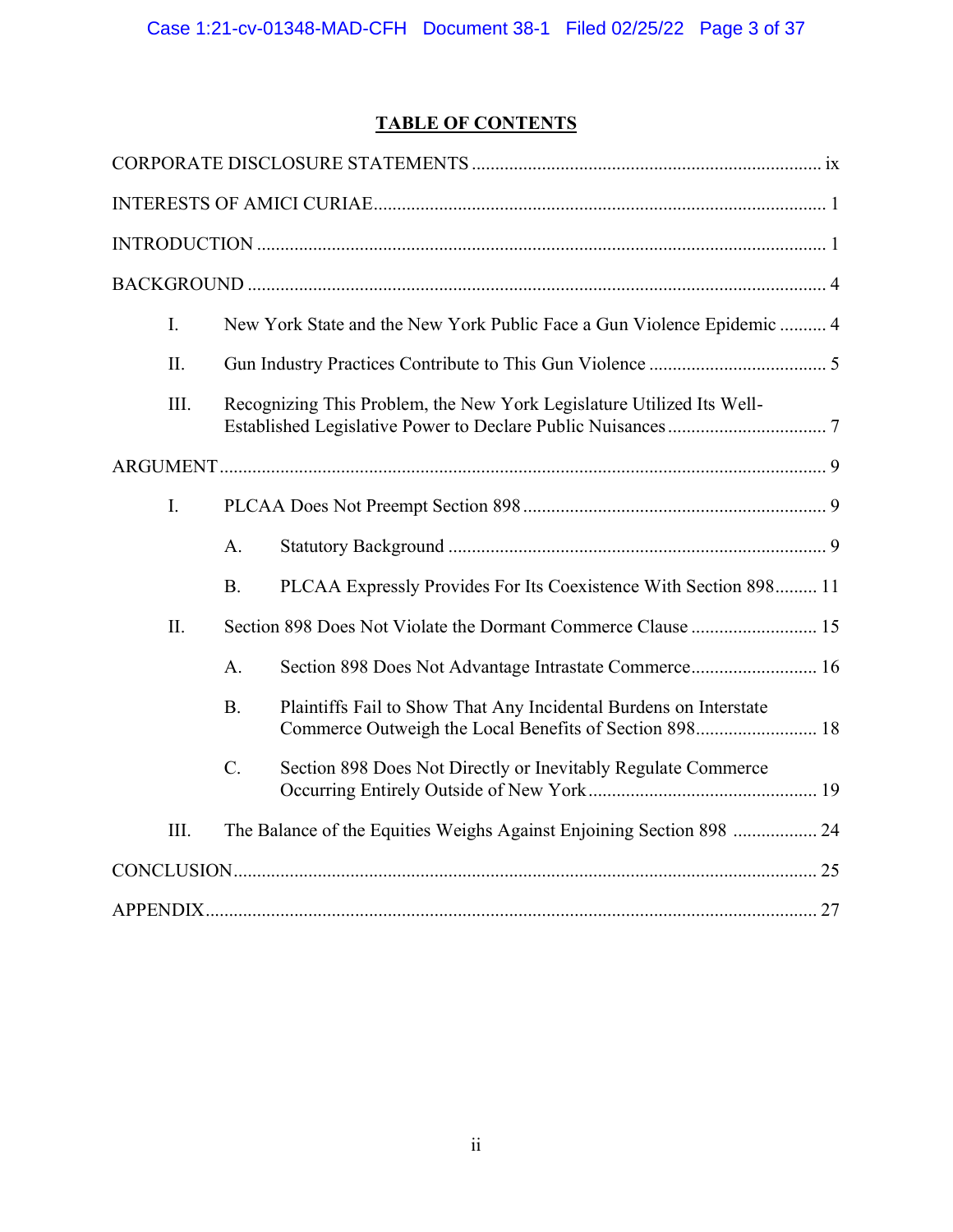# **TABLE OF AUTHORITIES**

| Cases                                                                              |  |
|------------------------------------------------------------------------------------|--|
| Adames v. Sheahan,                                                                 |  |
|                                                                                    |  |
|                                                                                    |  |
| American Booksellers Foundation v. Dean,                                           |  |
|                                                                                    |  |
| Baldwin v. G.A.F. Seelig, Inc.,                                                    |  |
|                                                                                    |  |
|                                                                                    |  |
| BMW of N. Am., Inc. v. Gore,                                                       |  |
|                                                                                    |  |
|                                                                                    |  |
| Brown-Forman Distillers Corp. v. N.Y. State Liquor Auth.,                          |  |
|                                                                                    |  |
|                                                                                    |  |
| Chamber of Commerce v. Whiting,                                                    |  |
|                                                                                    |  |
| Chiapperini v. Gander Mountain Co., Inc.,                                          |  |
|                                                                                    |  |
|                                                                                    |  |
| City of Boston v. Smith & Wesson Corp.,                                            |  |
|                                                                                    |  |
|                                                                                    |  |
| City of Cincinnati v. Beretta U.S.A. Corp.,                                        |  |
|                                                                                    |  |
| City of Gary v. Smith & Wesson Corp.,                                              |  |
|                                                                                    |  |
|                                                                                    |  |
| City of New York v. A-1 Jewelry & Pawn, Inc.,                                      |  |
|                                                                                    |  |
|                                                                                    |  |
| City of New York v. Beretta U.S.A. Corp.,                                          |  |
|                                                                                    |  |
| City of New York v. Beretta,                                                       |  |
|                                                                                    |  |
|                                                                                    |  |
| City of New York v. Land & Bldg. Known as 4203 Hylan Blvd.,                        |  |
| No. 151891/2017, 2018 N.Y. Misc. LEXIS 615 (Sup. Ct. Richmond Co. Jan. 2, 2018)  8 |  |
|                                                                                    |  |
| City of New York v. Smokes-Spirits.com, Inc.,                                      |  |
|                                                                                    |  |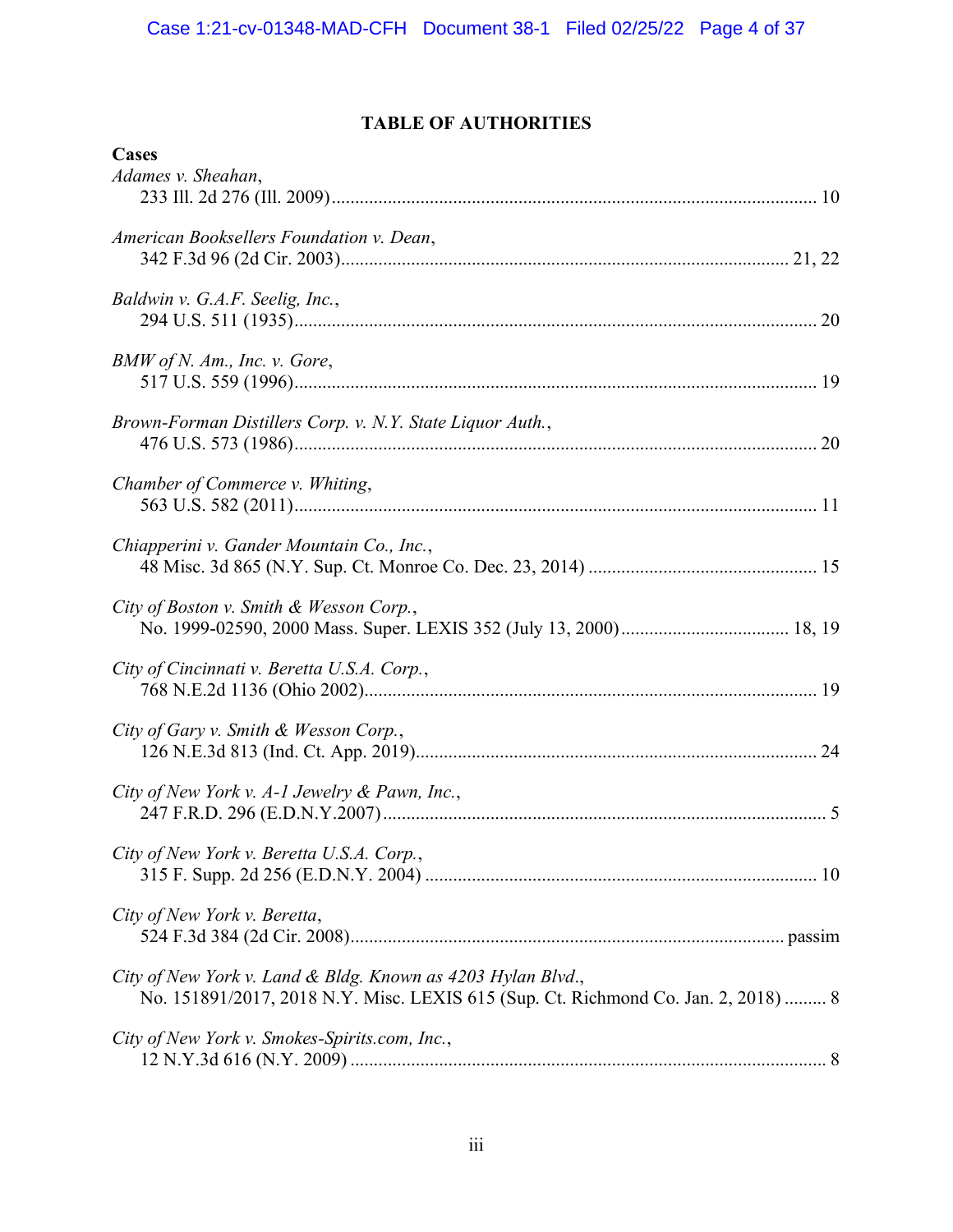# Case 1:21-cv-01348-MAD-CFH Document 38-1 Filed 02/25/22 Page 5 of 37

| Copart Indus., Inc. v. Consolidated Edison Co.,                                                        |  |
|--------------------------------------------------------------------------------------------------------|--|
| Davis v. Mich. Dep't of the Treasury,                                                                  |  |
| Direct Mktg. Ass'n v. Brohl,                                                                           |  |
| District of Columbia v. Beretta, U.S.A., Corp.,                                                        |  |
| Energy & Env't Legal Inst. v. Epel,                                                                    |  |
| Estate of Kim v. Coxe,                                                                                 |  |
| Exxon Corp. v. Governor of Maryland,                                                                   |  |
| Fulton Corp. v. Faulkner,                                                                              |  |
| Goldstein v. Earnest,<br>Case No. 37-2020-00016638 (Cal. Super. Ct. San Diego Co. Jul. 2, 2021) 11, 24 |  |
| Grand River Enters. Six Nations v. Boughton,                                                           |  |
| Gregg Dyeing Co. v. Query,                                                                             |  |
| Gundy v. United States,                                                                                |  |
| Hamilton v. Beretta U.S.A. Corp.,                                                                      |  |
| Healy v. Beer Inst., Inc.,                                                                             |  |
| Ileto v. Glock,                                                                                        |  |
| Ileto v. Glock, Inc.,                                                                                  |  |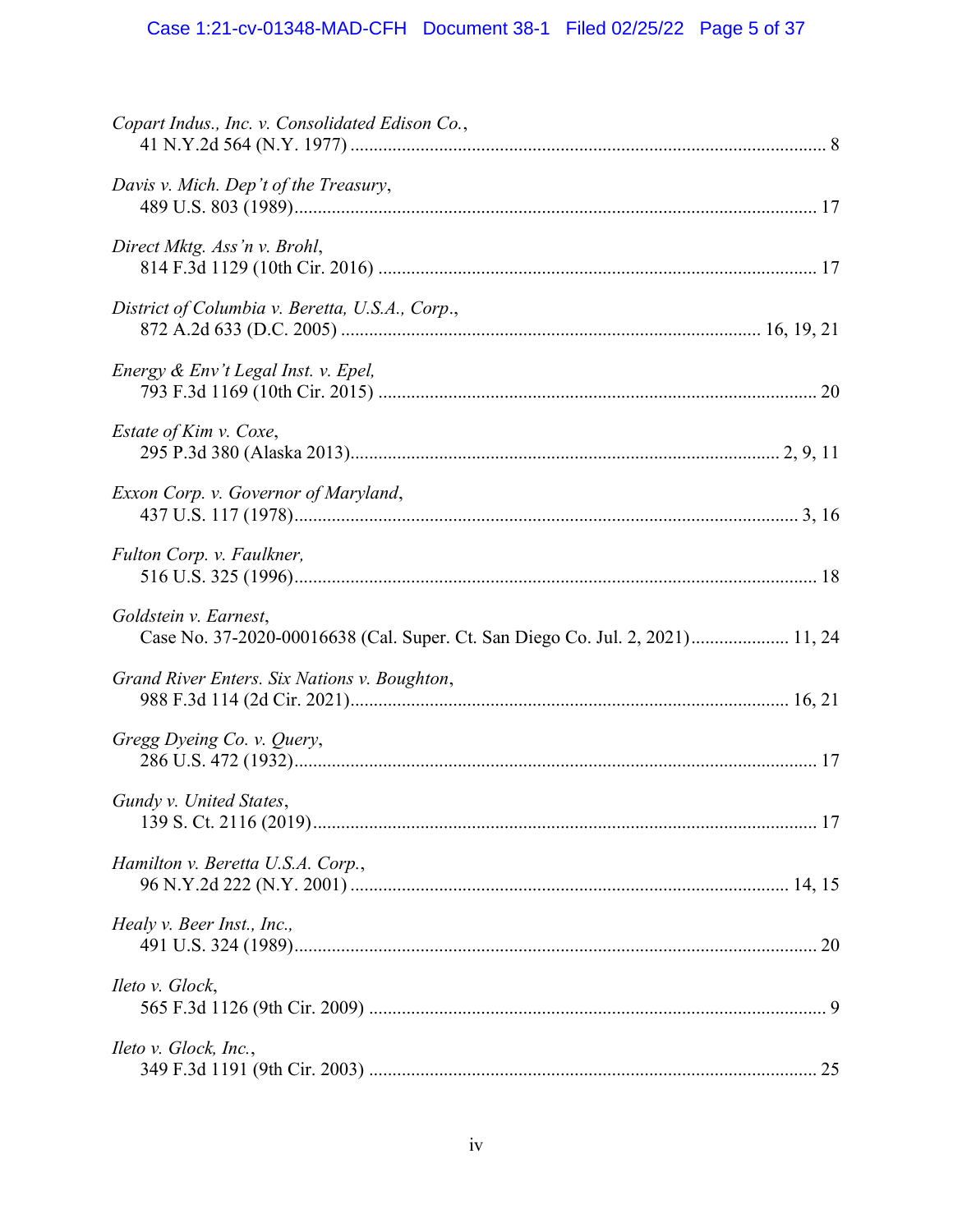# Case 1:21-cv-01348-MAD-CFH Document 38-1 Filed 02/25/22 Page 6 of 37

| Instructional Sys. v. Comput. Curriculum Corp.,     |  |
|-----------------------------------------------------|--|
| King v. Klocek,                                     |  |
| Kingdomware Techs., Inc. v. United States,          |  |
| Medtronic, Inc. v. Lohr,                            |  |
| NAACP v. AcuSport, Inc.,                            |  |
| Nat'l Elec. Mfrs. Ass'n v. Sorrell,                 |  |
| Nat'l Pork Producers Council v. Ross,               |  |
| New York Pet Welfare Assn. v. City of New York,     |  |
| New York v. Schriber,                               |  |
| Online Merchs. Guild v. Cameron,                    |  |
| Or. Waste Sys., Inc. v. Dep't of Env't Quality,     |  |
| People ex rel. Spitzer v. Sturm, Ruger & Co., Inc., |  |
| Pharm. Rsch. & Mfrs. of Am. v. Walsh,               |  |
| Pike v. Bruce Church, Inc.,                         |  |
| Soto v. Bushmaster Firearms Int'l LLC,              |  |
| USA Recycling, Inc. v. Town of Babylon,             |  |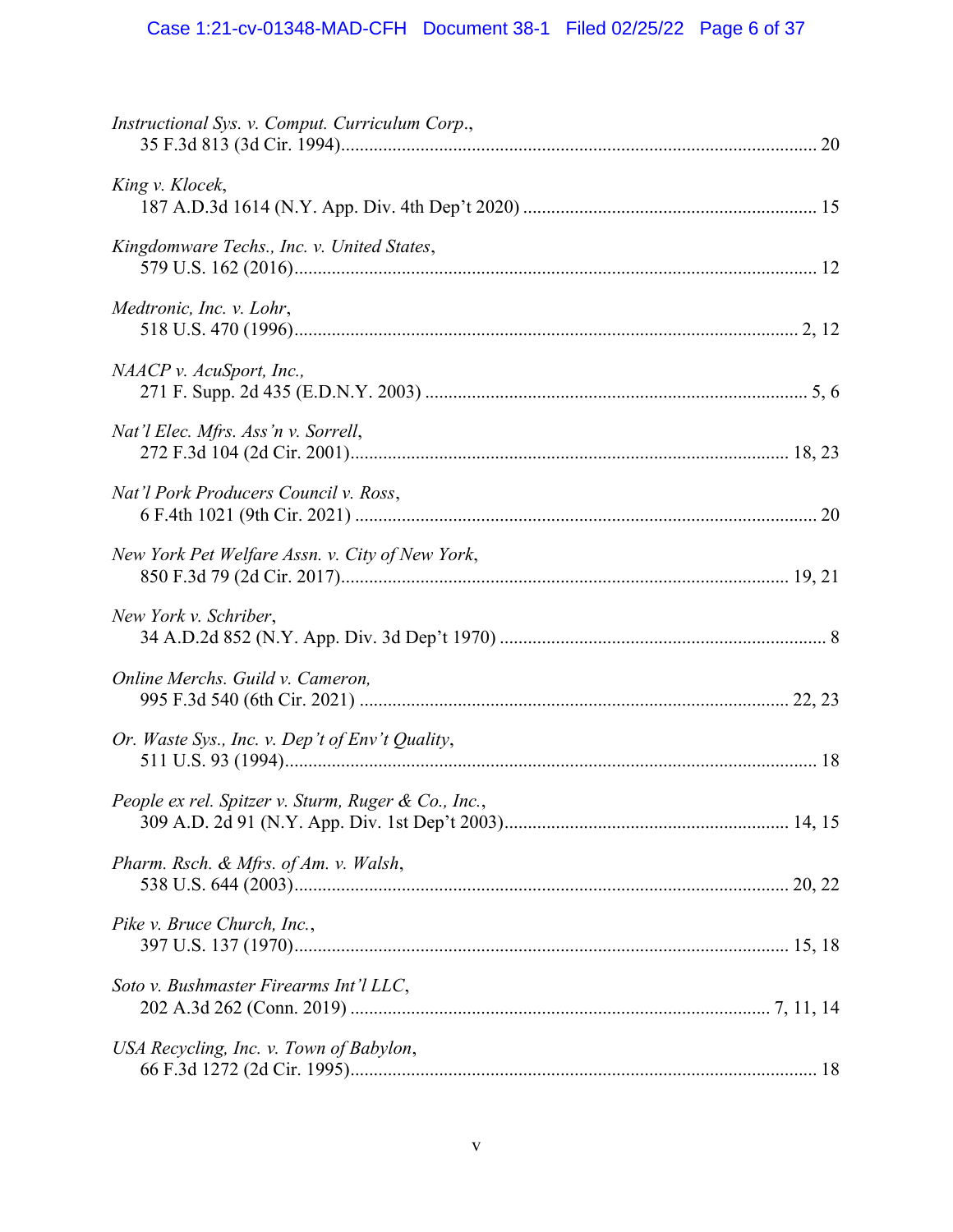# Case 1:21-cv-01348-MAD-CFH Document 38-1 Filed 02/25/22 Page 7 of 37

| Vizio, Inc. v. Klee,                            |  |
|-------------------------------------------------|--|
| Vizio, Inc. v. Klee,                            |  |
|                                                 |  |
| Williams v. Beemiller,                          |  |
| 100 A.D.3d 143 (N.Y. App. Div. 4th Dep't 2012), |  |
|                                                 |  |
| Wurtz v. Rawlings Co., LLC,                     |  |
|                                                 |  |

# **Statutes**

# **Other Authorities**

| Aaron Besecker, Surge in gun violence disproportionately hits Buffalo's Black residents, The |  |
|----------------------------------------------------------------------------------------------|--|
| American Outdoor Brands Corporation, Shareholder Requested Report on Product Safety          |  |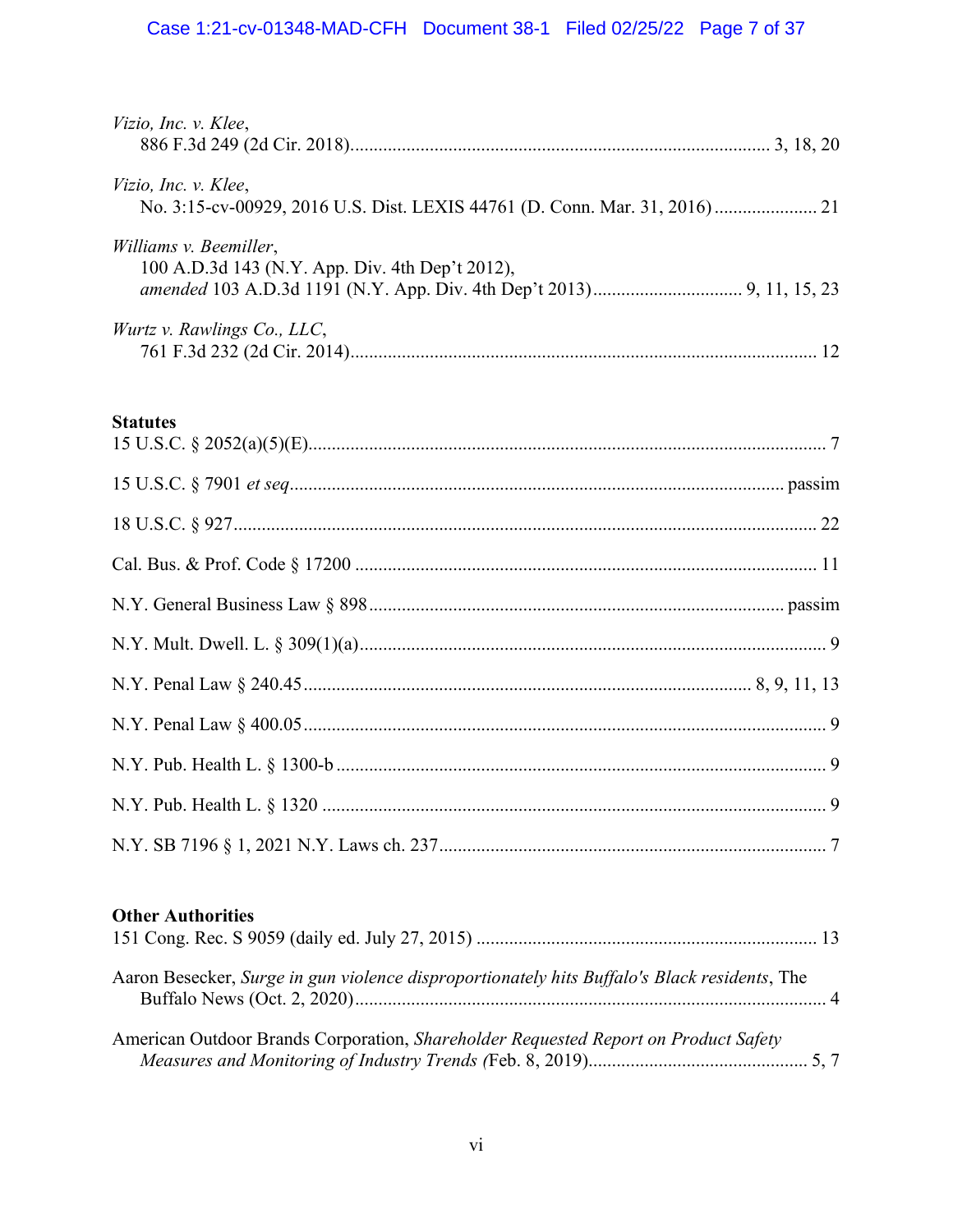| Anthony A. Braga et al., Interpreting the Empirical Evidence on Illegal Gun Market Dynamics,                                                                                      |
|-----------------------------------------------------------------------------------------------------------------------------------------------------------------------------------|
|                                                                                                                                                                                   |
|                                                                                                                                                                                   |
| Avi Selk, A gunmaker once tried to reform itself. The NRA nearly destroyed it, The Washington                                                                                     |
| Champe Barton, New Data Suggests a Connection Between Pandemic Gun Sales and Increased                                                                                            |
| Chelsea Parsons et al., The Gun Industry in America: The Overlooked Player in the National                                                                                        |
| Daniel W. Webster et al., Effects of a Gun Dealer's Change in Sales Practices on the Supply of                                                                                    |
| Everytown Research & Policy, City Dashboard: Murder and Gun Homicide (Dec. 16, 2021) 4                                                                                            |
|                                                                                                                                                                                   |
|                                                                                                                                                                                   |
| Gregor Aisch & Josh Keller, How Gun Traffickers Get Around State Gun Laws, The New York                                                                                           |
| Larry Keane, Dec. 23, 2021 Tweet (sharing news article and stating: "NICS Check System                                                                                            |
| Larry Keane, Feb. 1, 2022 Tweet (declaring January 2022 to be the 30th month in a row that                                                                                        |
|                                                                                                                                                                                   |
| Matt Driffill et al., 'It has to stop': Rochester reaches record for homicides as community grasps                                                                                |
| New York State Division of Criminal Justice Services, Gun Involved Violence Elimination<br>(GIVE) Initiative: Shooting Incidents, Shooting Victims, and Individuals Killed by Gun |
|                                                                                                                                                                                   |
| Office of the New Jersey Attorney General, Smith & Wesson Must Now Fully Comply with<br>24                                                                                        |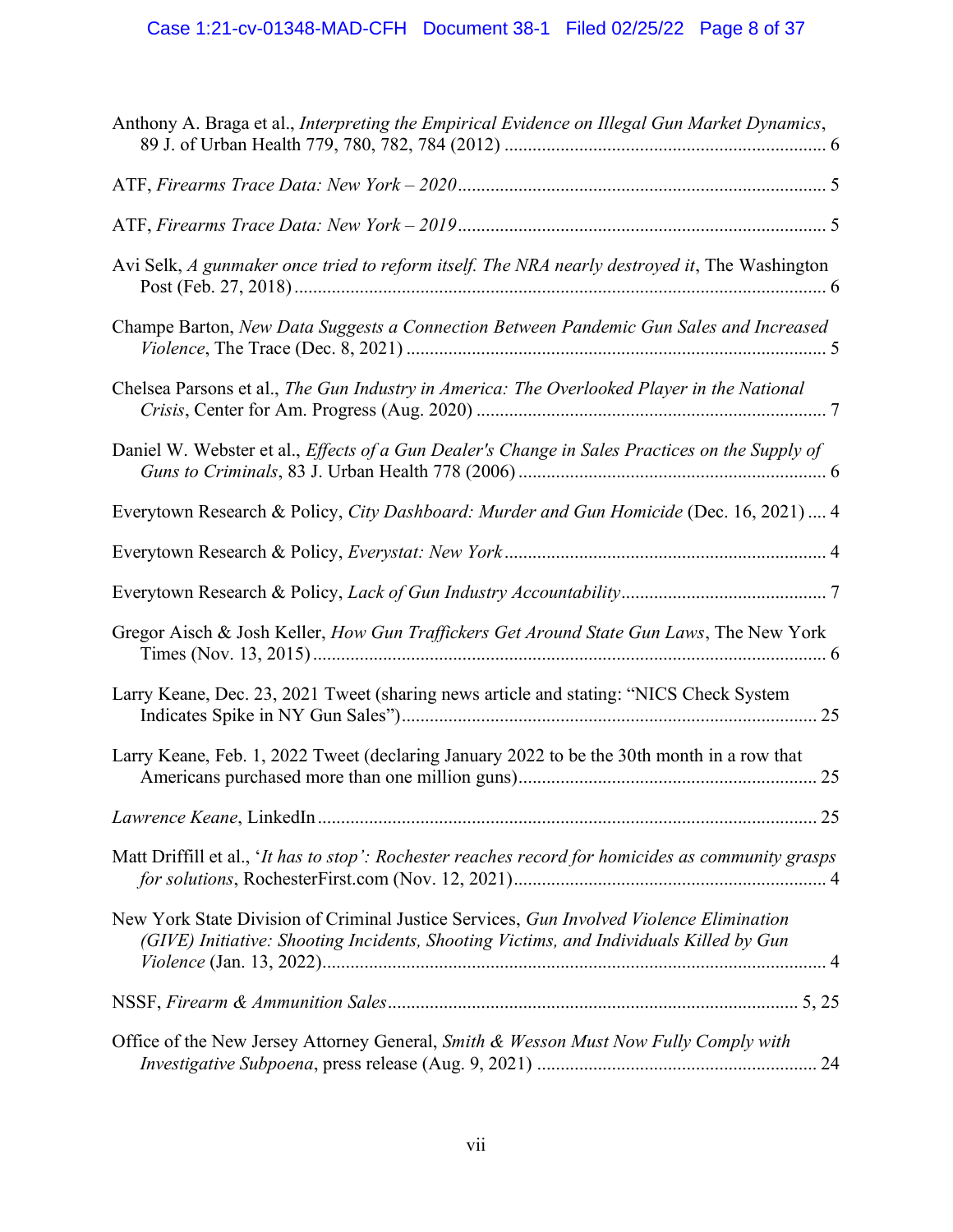# Case 1:21-cv-01348-MAD-CFH Document 38-1 Filed 02/25/22 Page 9 of 37

| Office of the New York Attorney General, Target on Trafficking: New York Crime Gun Analysis |  |
|---------------------------------------------------------------------------------------------|--|
| Olivia Proia, The impact of gun violence on children and teens in Buffalo,                  |  |
|                                                                                             |  |
|                                                                                             |  |
|                                                                                             |  |
|                                                                                             |  |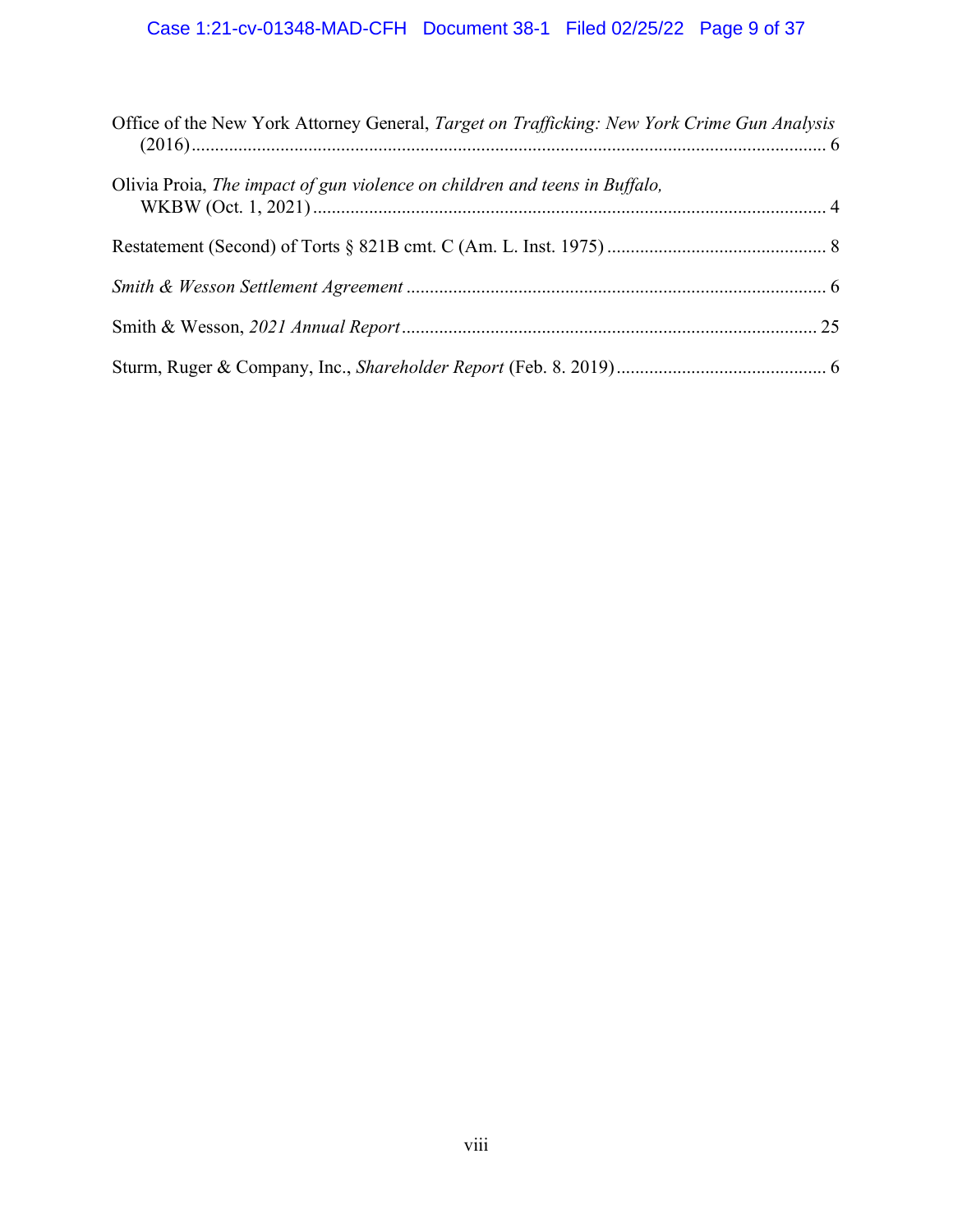#### **CORPORATE DISCLOSURE STATEMENTS**

<span id="page-9-0"></span>Brady is a nonprofit organization. It has no parent corporations. It has no stock, and therefore no publicly held company owns 10% or more of its stock.

Everytown for Gun Safety (formally, Everytown for Gun Safety Action Fund) is a nonprofit organization. It has no parent corporations. It has no stock, and therefore no publicly held company owns 10% or more of its stock.

The Rohan Levy Foundation is a nonprofit organization. It has no parent corporations. It has no stock, and therefore no publicly held company owns 10% or more of its stock.

Giffords Law Center to Prevent Gun Violence is a nonprofit organization. It has no parent corporations. It has no stock, and therefore no publicly held company owns 10% or more of its stock.

New Yorkers Against Gun Violence (formally, New Yorkers Against Gun Violence, Inc.) is a nonprofit organization. It has no parent corporations. It has no stock, and therefore no publicly held company owns 10% or more of its stock.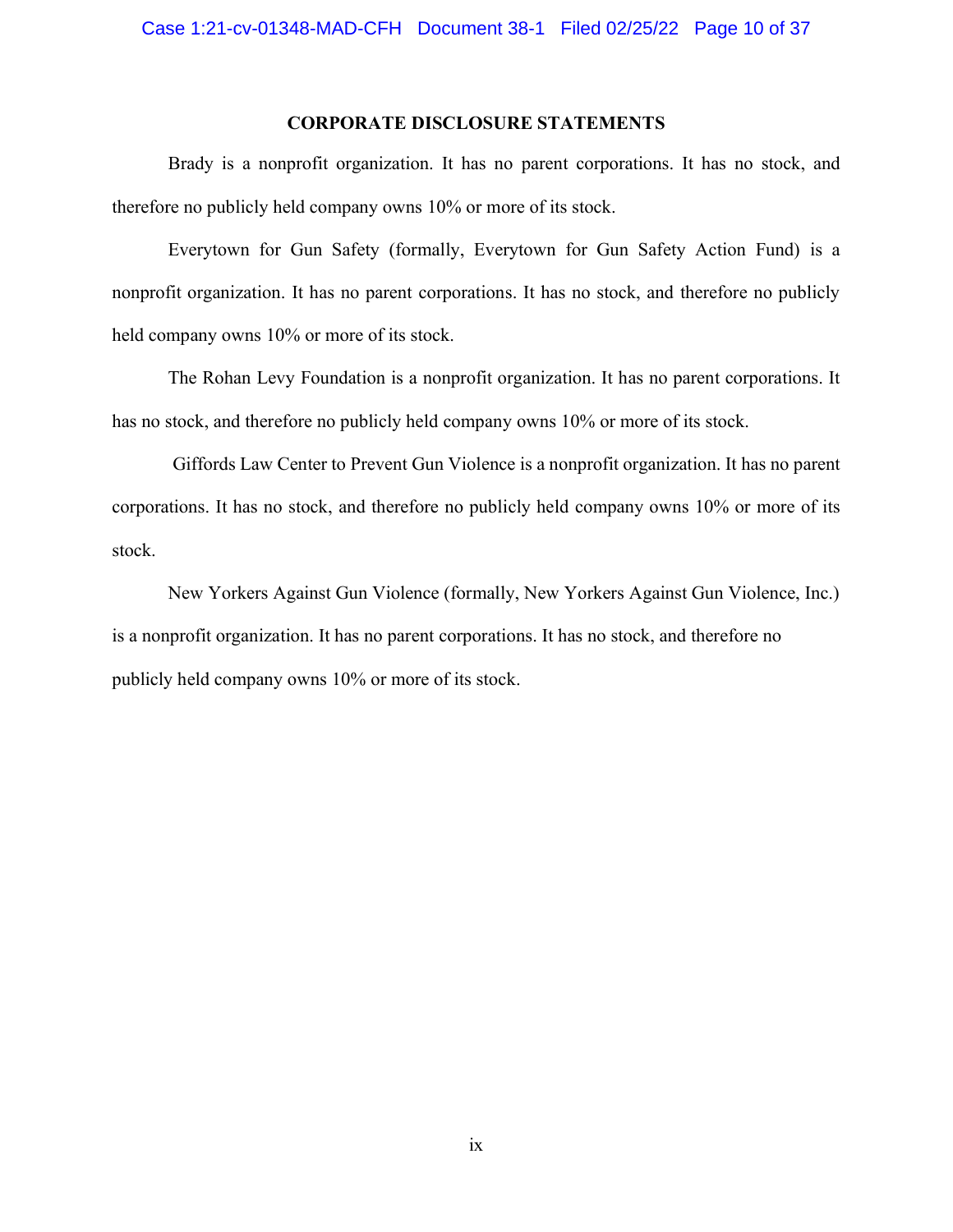#### **INTERESTS OF AMICI CURIAE**

<span id="page-10-0"></span>Amici are gun violence prevention groups and advocates that operate in New York and around the country. Amici New Yorkers Against Gun Violence and the Rohan Levy Foundation are advocacy and community-based organizations in New York that develop anti-violence initiatives, pursue policy solutions to gun violence, and provide support to survivors. Amici Maxine E. Lewis, founder of the Carlton Locksley Bennett Foundation, and Nadine Sylvester, founder of the Rohan Levy Foundation, are survivors of gun violence, who have become antiviolence leaders in their communities. Jointly, these New York-based amici witness firsthand the devastating effects of gun violence and have an intimate understanding of the connection between such violence and the flow of the gun industry's products into their communities.

Amici Everytown for Gun Safety, Brady, and the Giffords Law Center to Prevent Gun Violence are national gun violence prevention organizations that have extensive experience litigating cases under the Protection of Lawful Commerce in Arms Act ("PLCAA"). They also conduct research on the causes of gun violence, as well as the role of the gun industry in contributing to such violence. All amici jointly submit this brief in support of Defendant Letitia James' (i) motion to dismiss and (ii) opposition to Plaintiffs' motion for a preliminary injunction, in order to provide factual and historical context concerning the gun industry's direct role in contributing to gun violence in New York, as well as analyses of several legal issues that are informed by their work. For a further description of the amici, see the Appendix attached hereto.

#### **INTRODUCTION**

<span id="page-10-1"></span>Gun violence is surging across the United States, and New York is no exception. In response to this crisis, New York State "exercised [its] police powers to protect the health and safety of [its] citizens" by enacting a law that requires members of the gun industry to take steps to prevent the diversion of their products into the illegal market in New York. *Medtronic, Inc. v.*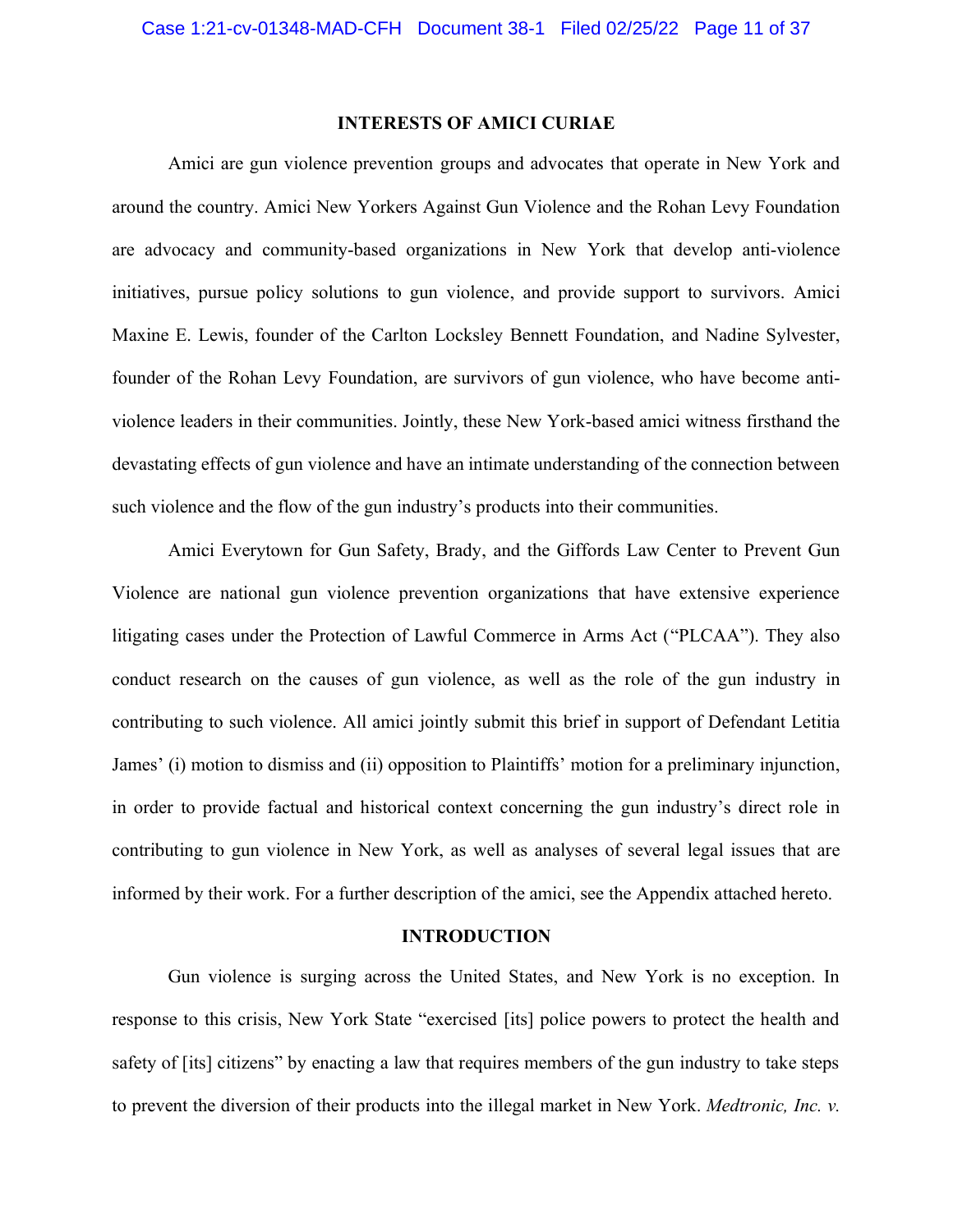#### Case 1:21-cv-01348-MAD-CFH Document 38-1 Filed 02/25/22 Page 12 of 37

*Lohr*, 518 U.S. 470, 475 (1996). This law, New York General Business Law §§ 898-a–e ("§ 898"), responds to the concerns of law enforcement and communities most affected by gun violence, who witness firsthand the carnage caused by illegally acquired weapons.

Plaintiffs are federally licensed gun companies and the industry trade organization that represents them. They enjoy extraordinary protections from tort liability under PLCAA, which they now seek to turbocharge. Although PLCAA specifically allows for liability when state laws are violated, they argue that PLCAA preempts state legislatures from exercising their centuriesold power to declare public nuisances; that the dormant Commerce Clause prevents New York from imposing liability for harms directed at, and having effects in, the State; and that § 898, which utilizes the language regularly used in public nuisance and consumer protection statutes, is unduly vague. None of these arguments holds water.

Below, amici address three topics, each informed by their work: the scope of PLCAA's preemption language, the inapplicability of the dormant Commerce Clause in cases such as this, and Plaintiffs' balance of the equities arguments, in which they remarkably claim that New York State will suffer no irreparable harm if the statute is enjoined.

*First*, Plaintiffs' preemption arguments would require this Court to ignore the plain text of PLCAA's operative provision. PLCAA does not, and has never been found to, preempt the ability of New York or any other state to enact statutes directly regulating the firearms industry. Quite the opposite: PLCAA expressly contemplates that state legislatures may enact statutes "applicable to the sale or marketing" of firearms or ammunition – and that entities that violate such statutes may not claim PLCAA's protection. *See Estate of Kim v. Coxe*, 295 P.3d 380, 389 (Alaska 2013) ("Although expressly preempting conflicting state tort law, the PLCAA allows Alaska's legislature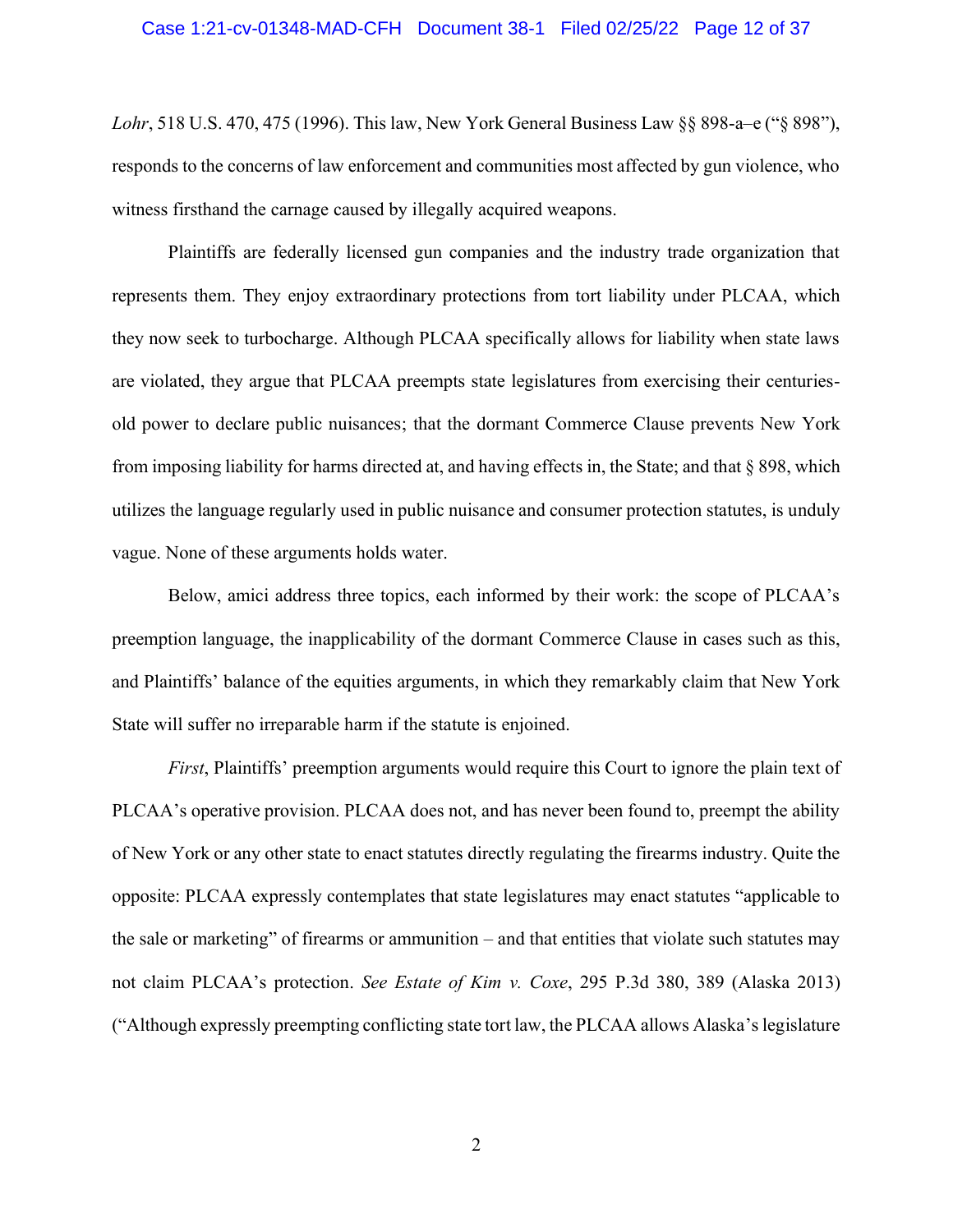#### Case 1:21-cv-01348-MAD-CFH Document 38-1 Filed 02/25/22 Page 13 of 37

to create liability for harms proximately caused by knowing violations of statutes regulating firearm sales and marketing.").

*Second*, Plaintiffs' dormant Commerce Clause arguments lack a factual basis and are unsupported by caselaw. Section 898 does not discriminate against interstate commerce because Plaintiffs have not alleged – much less shown – that there are companies making or selling purely intrastate New York guns that would benefit under the statute. *See Exxon Corp. v. Governor of Maryland*, 437 U.S. 117, 125 (1978) (holding that a claim of disparate treatment under the dormant Commerce Clause is "meritless" when there is no intrastate commerce to be advantaged). And even if there were such guns, companies selling them would face greater liability exposure than Plaintiffs under existing New York tort law, because PLCAA only protects entities engaged in interstate commerce. Plaintiffs have also failed to demonstrate that any burden placed on them outweighs the benefits to New York, or how the extraterritoriality doctrine – which has been characterized as the "most dormant" of all dormant Commerce Clause doctrines – applies to this public safety statute. *See Vizio, Inc. v. Klee*, 886 F.3d 249, 255 (2d Cir. 2018).

*Finally*, Plaintiffs anchor their preliminary injunction request in a specious balancing of the equities. Plaintiffs both inflate the burdens placed on the gun industry by § 898 and entirely omit mention of the catastrophic gun violence that § 898 is designed to abate.

Through this lawsuit, Plaintiffs seek to expand their already unprecedented protection from common law claims, while imposing an unwarranted restriction on New York's legislative power to protect its citizens from avoidable harm. This is part and parcel of the industry's broader effort to disclaim any accountability for the grievous harm inflicted with its products. Even as they reap record profits supplying instruments of gun violence, Plaintiffs protest that they have no part to play in mitigating such violence. This abdication of responsibility harms New Yorkers every day.

3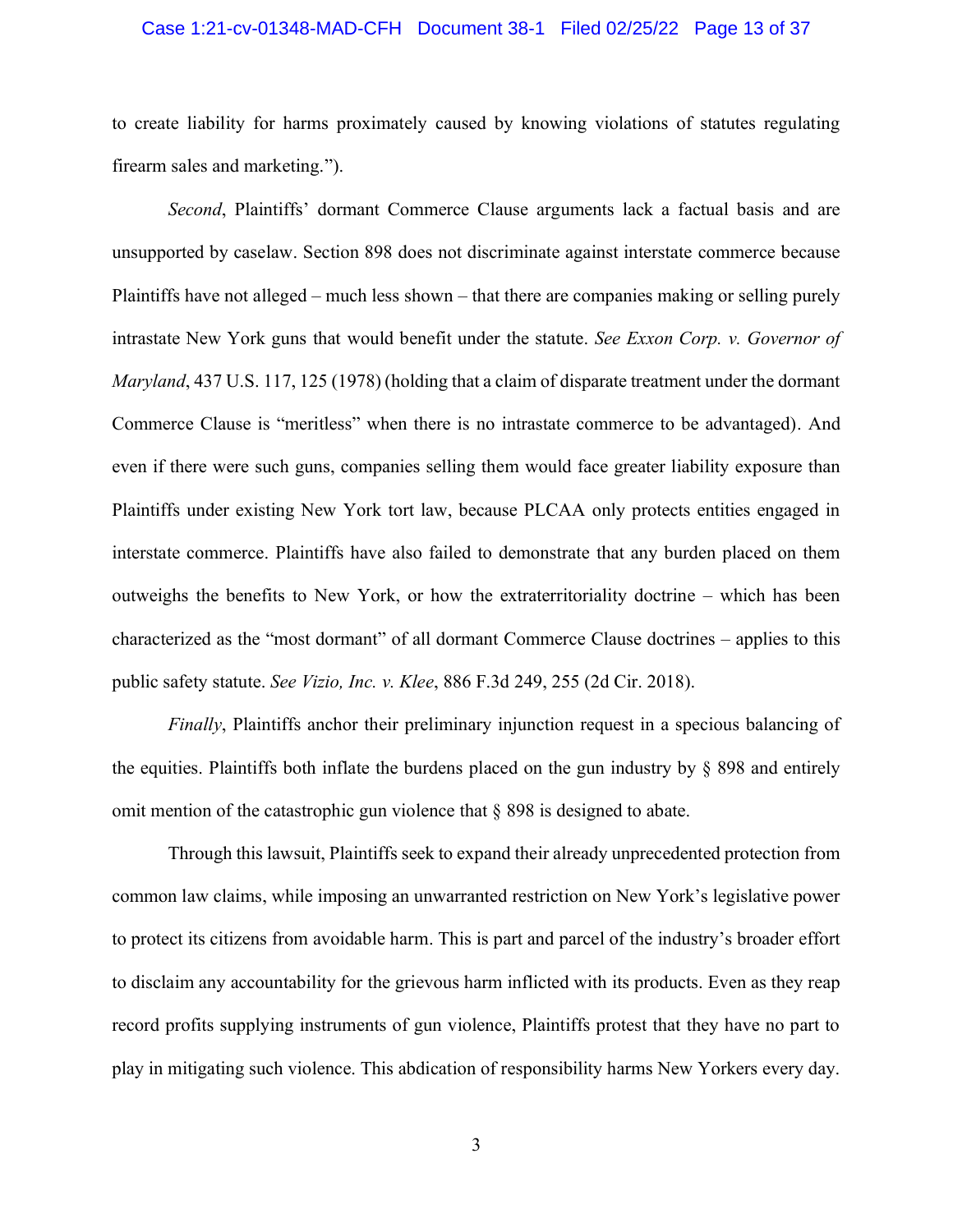#### **BACKGROUND**

## <span id="page-13-1"></span><span id="page-13-0"></span>**I. New York State and the New York Public Face a Gun Violence Epidemic**

New York State is burdened by a gun violence epidemic. In an average year, 870 New Yorkers die from gun violence and an additional 2,607 New Yorkers suffer nonfatal gun injuries. 1 And an analysis of data from the Centers for Disease Control and the Healthcare Cost and Utilization Project shows that "[g]un violence costs New York \$5.9 billion each year, of which \$321.0 million is paid by taxpayers."<sup>2</sup> Of course, the economic cost of gun violence pales in comparison to the physical and emotional costs borne by victims and their communities.

The problem is only getting worse. Recent data on 20 New York cities show a 54 percent increase in the number of individuals killed by guns in 2021 as compared to the preceding fiveyear average.<sup>3</sup> Gun violence in cities such as Buffalo and Rochester has increased dramatically, and Rochester's spike is particularly alarming – the number of individuals killed with guns in 2021 increased 120 percent over the preceding five-year average.<sup>4</sup> Both cities are struggling under the strain, with young and Black residents bearing the brunt of the harm.<sup>5</sup> Similarly, in New York City, gun homicides increased from 172 in 2019 to 307 in 2020.<sup>6</sup> What this means is that New York

<sup>1</sup> Everytown Research & Policy, *Everystat: New York*, [https://perma.cc/MBJ8-Q7B4.](https://perma.cc/MBJ8-Q7B4) 2 *Id.*

<sup>3</sup> New York State Division of Criminal Justice Services, *Gun Involved Violence Elimination (GIVE) Initiative: Shooting Incidents, Shooting Victims, and Individuals Killed by Gun Violence* (Jan. 13, 2022), [https://perma.cc/AF5W-4GZG.](https://perma.cc/AF5W-4GZG)

<sup>4</sup> *Id*.

<sup>5</sup> *See, e.g.*, Olivia Proia, *The impact of gun violence on children and teens in Buffalo*, WKBW (Oct. 1, 2021), [https://www.wkbw.com/news/i-team/the-impact-of-gun-violence-on-children-and](https://www.wkbw.com/news/i-team/the-impact-of-gun-violence-on-children-and-teens-in-buffalo)[teens-in-buffalo;](https://www.wkbw.com/news/i-team/the-impact-of-gun-violence-on-children-and-teens-in-buffalo) Aaron Besecker, *Surge in gun violence disproportionately hits Buffalo's Black residents*, The Buffalo News (Oct. 2, 2020), [https://buffalonews.com/news/local/crime-and](https://buffalonews.com/news/local/crime-and-courts/surge-in-gun-violence-disproportionately-hits-buffalos-black-residents/article_09749c24-025a-11eb-88aa-77c1c696d52d.html)[courts/surge-in-gun-violence-disproportionately-hits-buffalos-black-residents/article\\_09749c24-](https://buffalonews.com/news/local/crime-and-courts/surge-in-gun-violence-disproportionately-hits-buffalos-black-residents/article_09749c24-025a-11eb-88aa-77c1c696d52d.html) [025a-11eb-88aa-77c1c696d52d.html;](https://buffalonews.com/news/local/crime-and-courts/surge-in-gun-violence-disproportionately-hits-buffalos-black-residents/article_09749c24-025a-11eb-88aa-77c1c696d52d.html) Matt Driffill et al., *'It has to stop': Rochester reaches record* 

*for homicides as community grasps for solutions*, RochesterFirst.com (Nov. 12, 2021), [https://perma.cc/6PUQ-VHYU.](https://perma.cc/6PUQ-VHYU)

<sup>6</sup> Everytown Research & Policy, *City Dashboard: Murder and Gun Homicide* (Dec. 16, 2021), [https://everytownresearch.org/report/city-data/.](https://everytownresearch.org/report/city-data/)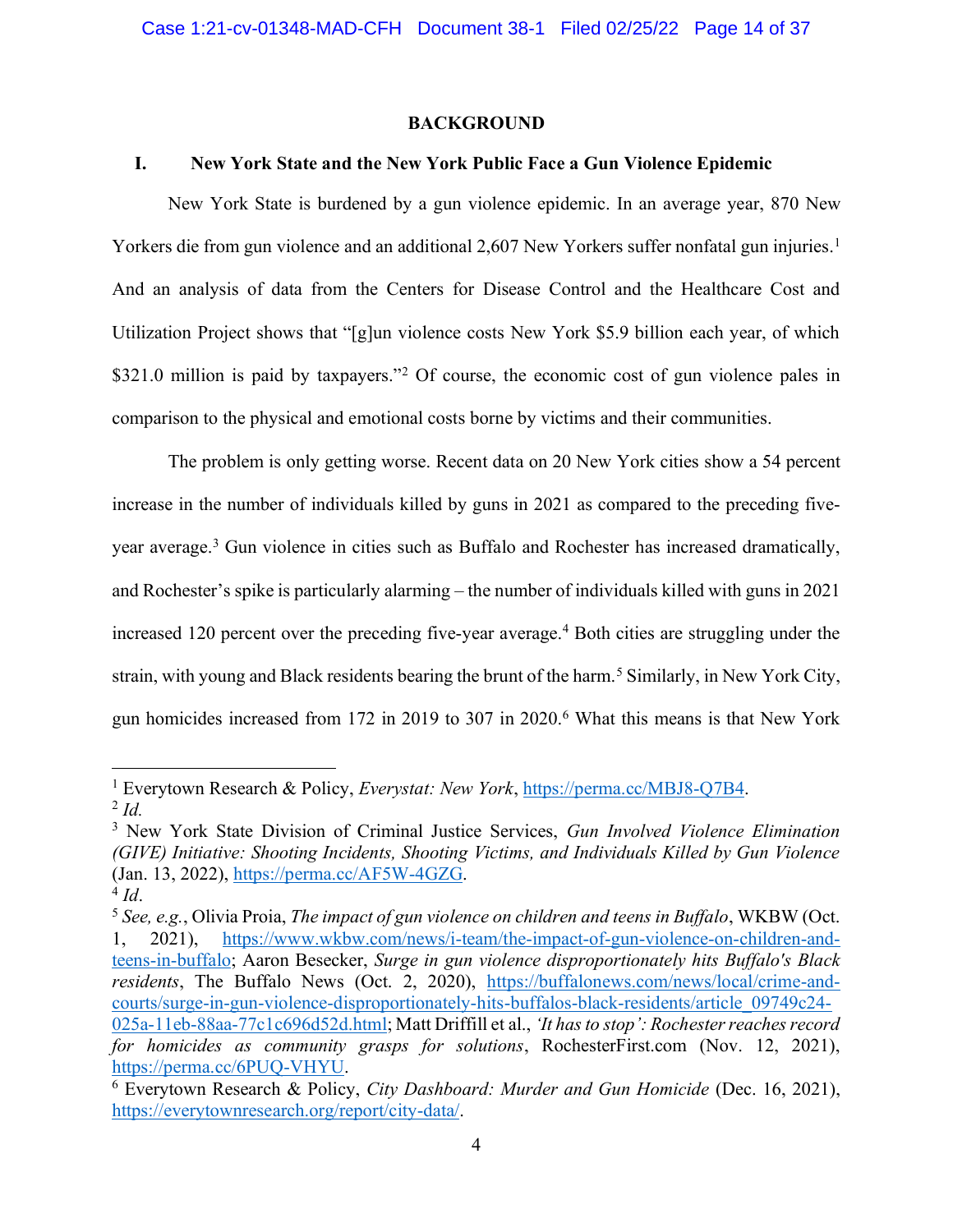#### Case 1:21-cv-01348-MAD-CFH Document 38-1 Filed 02/25/22 Page 15 of 37

State is forced to devote more resources to combatting gun violence, and local violence intervention groups are called out in the middle of the night to more shootings, to comfort more families victimized by gun violence, to hold more prayer vigils, and to attend more funerals.

This recent surge in gun violence coincides with a concurrent surge in gun sales.<sup>7</sup> Recent data indicates that, during the same period that gun sales and overall gun violence rose across the country, law enforcement recovery of guns with indicators of having been trafficked also increased by record numbers.<sup>8</sup> Put simply, while the gun industry celebrated a year of record sales, their products were being diverted into the criminal market, contributing to a record number of deaths and leaving the burden of this violence to be borne by New York State and its public.<sup>9</sup>

## <span id="page-14-0"></span>**II. Gun Industry Practices Contribute to This Gun Violence**

This recent surge in gun violence is particularly egregious because the industry has been on notice for decades that its "head-in-the-sand" supply chain practices contribute to such violence. *See NAACP v. AcuSport, Inc.,* 271 F. Supp. 2d 435, 449-52 (E.D.N.Y. 2003) ("The power of the gun industry to reduce deaths from their products is estimated to run into the thousands in any decade."). However, many members of the industry have refused to accept their role in preventing diversion of their products and resulting violence. *See e.g.,* American Outdoor Brands Corporation, *Shareholder Requested Report on Product Safety Measures and Monitoring of Industry Trends* at 15 (Feb. 8, 2019) (report by Smith & Wesson's former parent company asserting that "the

<sup>7</sup> Champe Barton, *New Data Suggests a Connection Between Pandemic Gun Sales and Increased Violence*, The Trace (Dec. 8, 2021), [https://perma.cc/TGR8-X8KJ.](https://perma.cc/TGR8-X8KJ)

<sup>8</sup> *Id.*; *see also* ATF, *Firearms Trace Data: New York – 2020*, [https://perma.cc/8BEX-VUJH;](https://perma.cc/8BEX-VUJH) ATF, *New York: 2019* at 8**,** <https://perma.cc/66E6-WG29>**.** When guns are recovered less than three years after purchase, that temporal proximity is considered an important indictor of trafficking. *City of New York v. A-1 Jewelry & Pawn, Inc.*, 247 F.R.D. 296, 313 (E.D.N.Y.2007).

<sup>9</sup> *See, e.g.*, NSSF, *Firearm & Ammunition Sales*, [https://perma.cc/6LB3-87WT.](https://perma.cc/6LB3-87WT)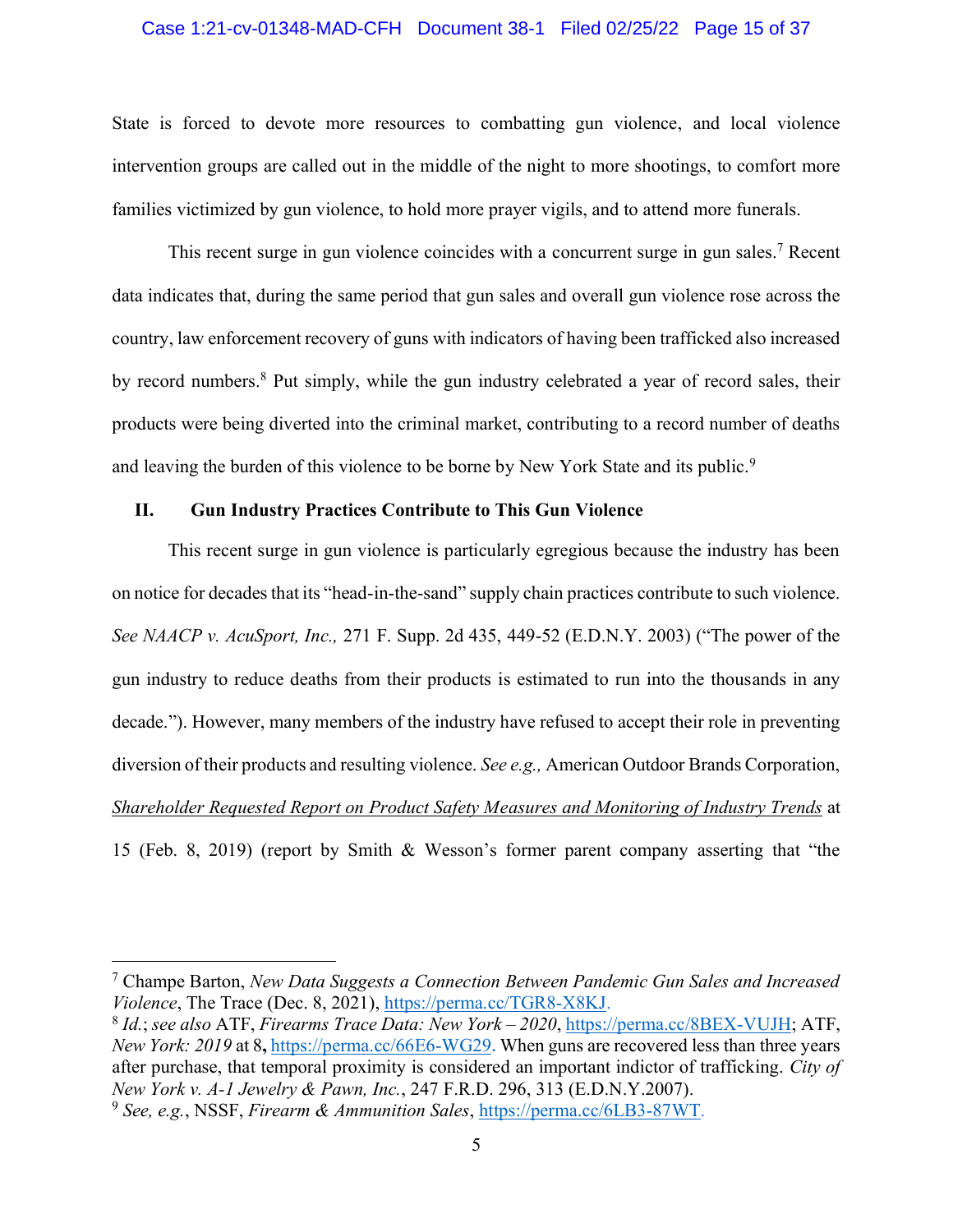manufacturer of a firearm is not responsible in any way for its illegal misuse").<sup>10</sup>

Despite the industry's resistance to adopting safer business practices, it is well-established that the diversion of its products into the illegal market facilitates gun violence in New York. At the retail level, research shows that some unscrupulous or careless dealers engage in practices that facilitate diversion, such as (a) selling products off-the-books; and (b) failing to implement training and policies to prevent straw sales (i.e., illegal sales to buyers acting on behalf of other individuals). <sup>11</sup> Additionally, courts have found that upstream manufacturers and distributors could institute practices and safeguards to reduce diversion, including (a) monitoring their own sales practices and those of retailers they supply for risky patterns, such as close-in-time repeat sales to the same buyer or sales of multiple guns to one buyer; (b) refusing to do business with dealers who frequently sell guns used in crimes; (c) requiring that downstream retailers conduct anti-straw sale trainings; and (d) requiring downstream retailers to maintain an electronic inventory of firearms and ammunition products. *See, e.g., NAACP,* 271 F. Supp. 2d at 449-52. <sup>12</sup> There is also reason to

<sup>10</sup> Available at [https://perma.cc/H2ZR-R8FY;](https://perma.cc/H2ZR-R8FY) *see also* Sturm, Ruger & Company, Inc., *Shareholder Report* at 2 (Feb. 8. 2019) (report by Plaintiff Sturm, Ruger stating: "The criminal misuse of firearms is a complex societal issue, resistant to solution through more laws or new technologies. We respectfully disagree with those who seek to blame firearms themselves – and by extension firearms manufacturers – for the violent actions of criminals."); Avi Selk, *A*  gunmaker once tried to reform itself. The NRA nearly destroved it, The Washington Post (Feb. 27, 2018), <https://perma.cc/66SV-VF6V> (discussing 2000 settlement agreement between Smith & Wesson and government entities that imposed reforms but was never enforced).

<sup>11</sup> *See* Office of the New York Attorney General, *Target on Trafficking: New York Crime Gun Analysis* at 2, 7-8 (2016), [https://perma.cc/MR6D-JFUM;](https://perma.cc/MR6D-JFUM) Gregor Aisch & Josh Keller, *How Gun Traffickers Get Around State Gun Laws*, The New York Times (Nov. 13, 2015), [https://www.nytimes.com/interactive/2015/11/12/us/gun-traffickers-smuggling-state-gun-](https://www.nytimes.com/interactive/2015/11/12/us/gun-traffickers-smuggling-state-gun-laws.html)

[laws.html;](https://www.nytimes.com/interactive/2015/11/12/us/gun-traffickers-smuggling-state-gun-laws.html) Anthony A. Braga et al., *Interpreting the Empirical Evidence on Illegal Gun Market Dynamics*, 89 J. of Urban Health 779, 780, 782, 784 (2012),<https://perma.cc/FUQ5-P5B2> ; *see also* Daniel W. Webster et al., *Effects of a Gun Dealer's Change in Sales Practices on the Supply of Guns to Criminals*, 83 J. Urban Health 778 (2006),<https://perma.cc/VD7F-XCM5>

<sup>12</sup> *See also Smith & Wesson Settlement Agreement* at Part II, available at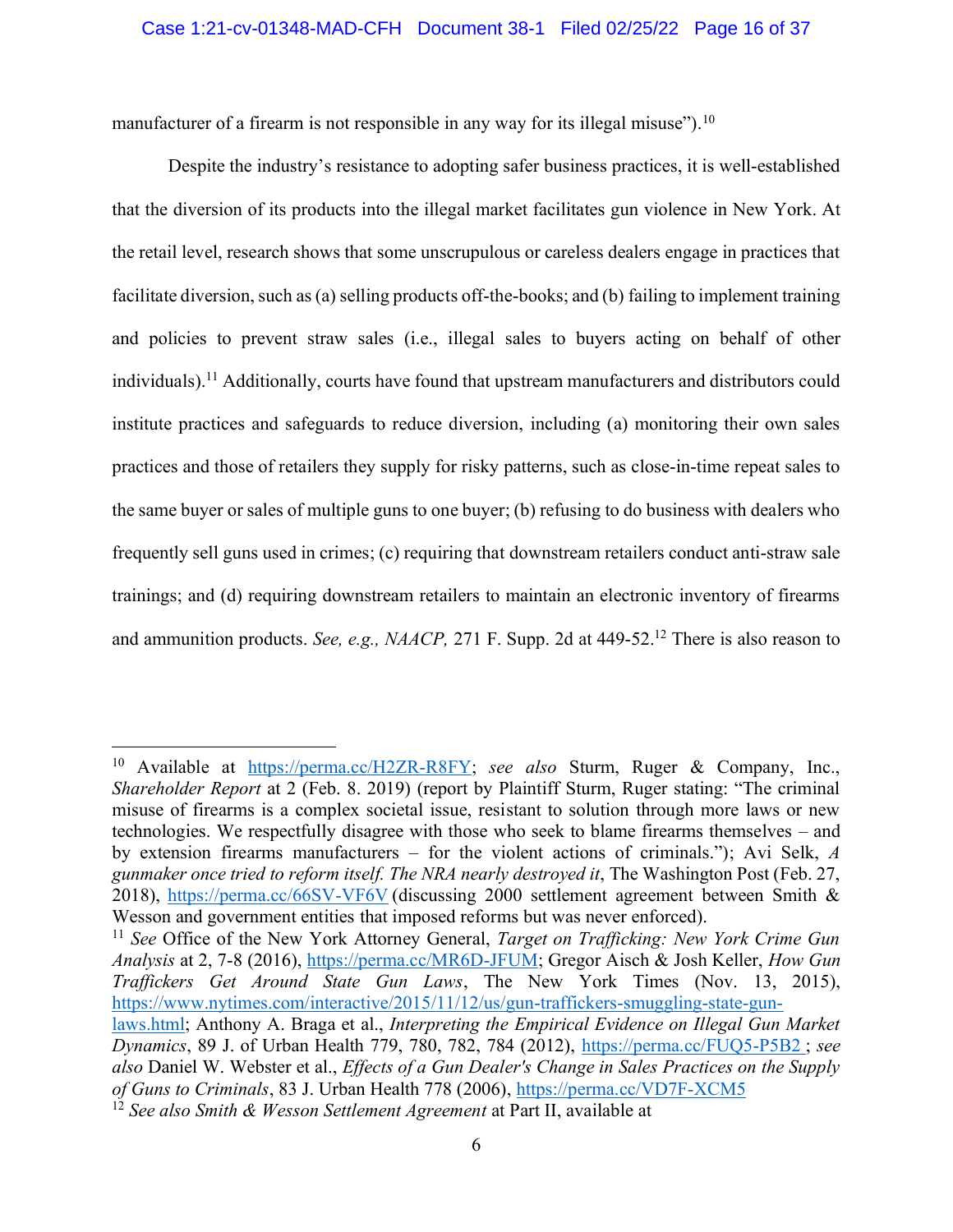#### Case 1:21-cv-01348-MAD-CFH Document 38-1 Filed 02/25/22 Page 17 of 37

believe that reckless marketing by major manufacturers contributes to gun violence, including mass shootings. *See e.g., Soto v. Bushmaster Firearms Int'l LLC*, 202 A.3d 262, 272-73, 277-78 (Conn. 2019) (reversing dismissal of claims of survivors of Sandy Hook shooting who alleged that defendants knowingly marketed the rifle used by the shooter as a weapon for carrying out violent, militaristic missions and that such marketing influenced the shooter's choice of weapon).

At the same time, gun companies are exempted from much legal oversight.<sup>13</sup> Firearms are carved out from the federal Consumer Products Safety Commission's jurisdiction and PLCAA protects gun companies from most tort claims. Perhaps as a result, Smith & Wesson stated in a recent shareholder report that it has "not seen any meaningful increase in the Company's operating, capital, or regulatory costs as a result of firearms-related violence."<sup>14</sup>

# <span id="page-16-0"></span>**III. Recognizing This Problem, the New York Legislature Utilized Its Well-Established Legislative Power to Declare Public Nuisances**

The New York Legislature stepped into the regulatory gap to provide better oversight of industry practices that contribute to gun violence in New York. *See* 2021 N.Y. SB 7196 § 1, 2021 N.Y. Laws ch. 237. Section 898 outlines two categories of "prohibited activities" and provides that a public nuisance exists when a gun industry member violates either prohibition and such violation results in harm in New York. §§ 898-b, 898-c. The two categories are as follows:

1. No gun industry member, by conduct either unlawful in itself or unreasonable under all the circumstances shall knowingly or recklessly create, maintain or contribute to a condition in New York state that endangers the safety or health

[https://perma.cc/9K6V-UWKQ;](https://perma.cc/9K6V-UWKQ) Chelsea Parsons et al., *The Gun Industry in America: The Overlooked Player in the National Crisis*, Center for Am. Progress at 2 (Aug. 2020), [https://perma.cc/U4V8-DZLL.](https://perma.cc/U4V8-DZLL)

<sup>13</sup> *See* Everytown Research & Policy, *Lack of Gun Industry Accountability*, [https://perma.cc/2GWW-VE92;](https://perma.cc/2GWW-VE92) Parsons et al., *supra* note 12, at 14-20, 32-36; 15 U.S.C. §  $2052(a)(5)(E)$  (exempting firearms and ammunition from oversight by the federal Consumer Products Safety Commission).

<sup>14</sup> American Outdoor Brands Corporation, *Shareholder Requested Report on Product Safety Measures and Monitoring of Industry Trends* at 15, [https://perma.cc/H2ZR-R8FY.](https://perma.cc/H2ZR-R8FY)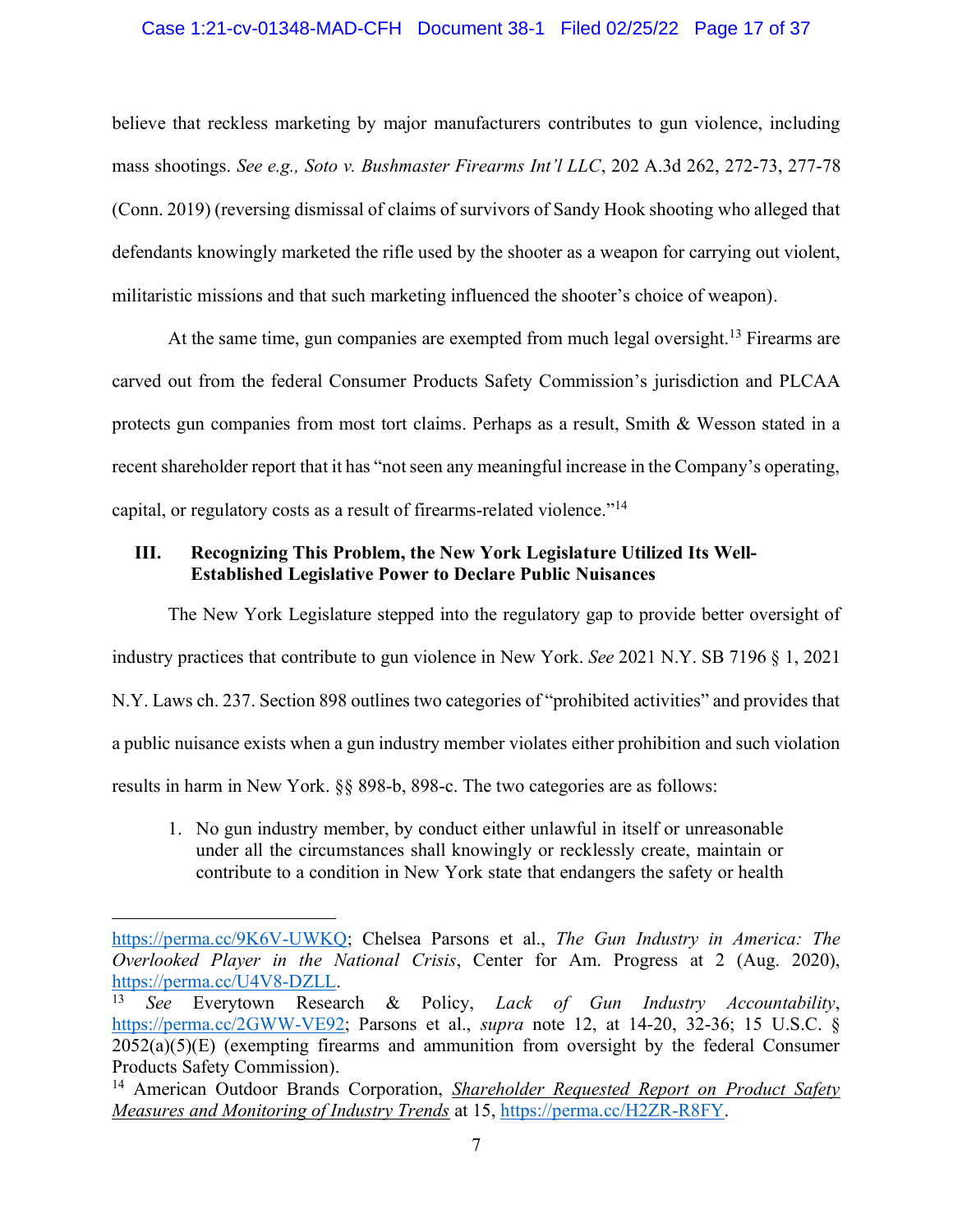of the public through the sale, manufacturing, importing or marketing of a qualified product.

2. All gun industry members who manufacture, market, import or offer for wholesale or retail sale any qualified product in New York state shall establish and utilize reasonable controls and procedures to prevent its qualified products from being possessed, used, marketed or sold unlawfully in New York state.

*Id.* § 898-b.

The first category closely tracks the language of New York's longstanding criminal public nuisance provision, which imposes criminal liability on any person who, "[b]y conduct either unlawful in itself or unreasonable under all the circumstances, [] knowingly or recklessly creates or maintains a condition which endangers the safety or health of a considerable number of persons." New York Penal Law § 240.45; *see Copart Indus., Inc. v. Consolidated Edison Co.*, 41 N.Y.2d 564, 568 (N.Y. 1977) (referencing § 240.45 in defining common law public nuisance); *New York v. Schriber*, 34 A.D.2d 852, 853 (N.Y. App. Div. 3d Dep't 1970) (affirming conviction under § 240.45); *City of New York v Land & Bldg. Known as 4203 Hylan Blvd*., No. 151891/2017, 2018 N.Y. Misc. LEXIS 615 (Sup. Ct. Richmond Co. Jan. 2, 2018) (enjoining defendants from violating § 240.45 by selling untaxed cigarettes). With regard to the second category, § 898 further provides examples of "reasonable controls and procedures," relating to screening, security, inventory control, and preventing deceptive acts and practices. *Id*. § 898-a. The statute provides causes of action to the New York State Attorney General, the corporation counsels of New York municipalities, and private plaintiffs harmed by conduct that violates the statute. *Id*. §§ 898-d–e.

Section 898 is part of New York's long history of legislative declarations of public nuisances to redress public harm. *See City of New York v. Smokes-Spirits.com, Inc.*, 12 N.Y.3d 616, 627 (N.Y. 2009) (stating that "the Legislature's authority to enact laws deeming certain activities public nuisances" is "clear"); *see also* Restatement (Second) of Torts § 821B cmt. C (Am. L. Inst. 1975) ("[A]ll of the states have numerous special statutes declaring certain conduct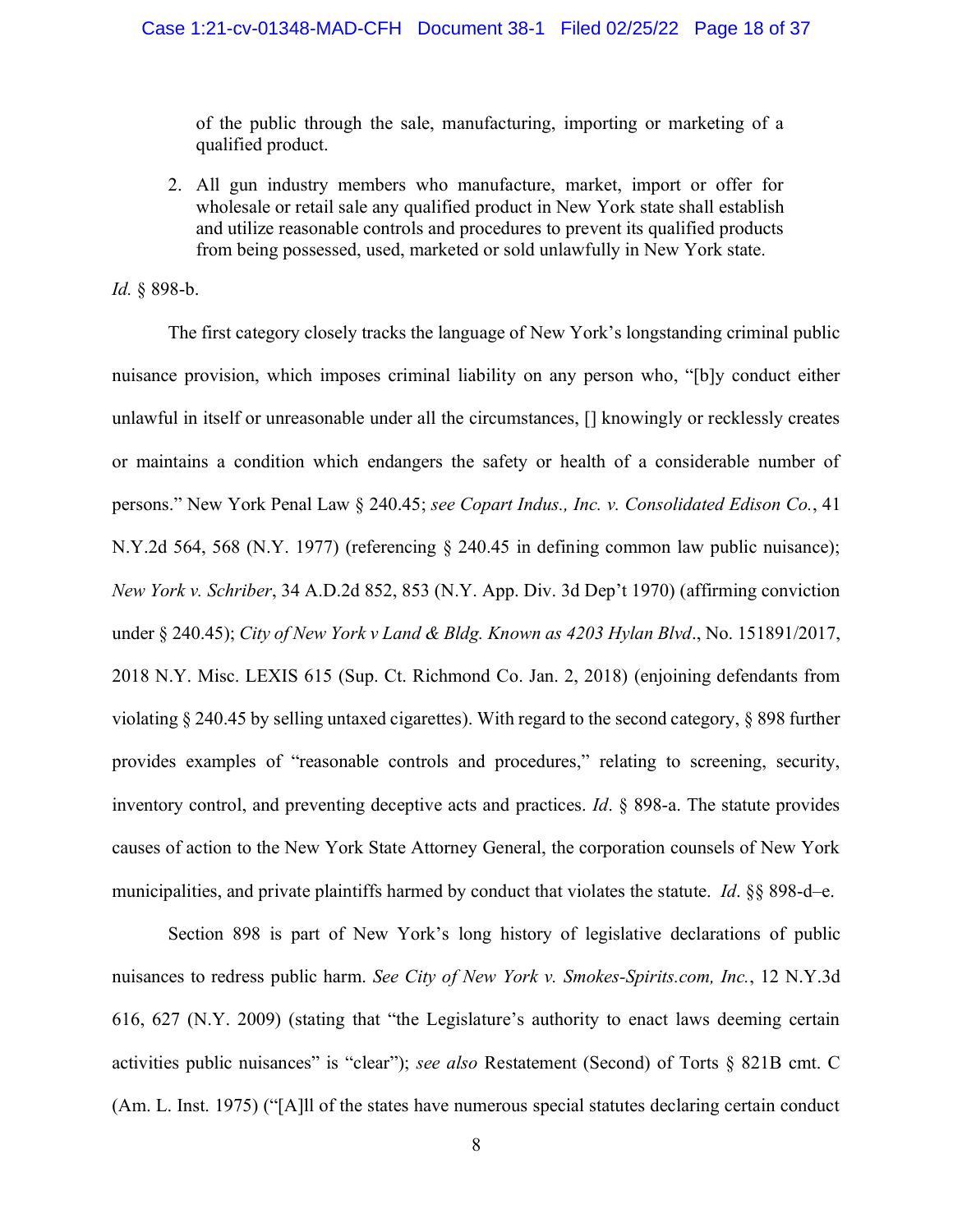#### Case 1:21-cv-01348-MAD-CFH Document 38-1 Filed 02/25/22 Page 19 of 37

or conditions to be public nuisances because they interfere with the rights of the general public"). In addition to the generally applicable nuisance law codified at Penal Law § 240.45, declarations of public nuisances likewise appear in connection with the possession, manufacture, transport, and disposition of certain weapons (N.Y. Penal Law § 400.05); unsafe and unsanitary buildings (N.Y. Mult. Dwell. L. § 309(1)(a) (declaring, *inter alia*, that "[w]hatever is dangerous to human life or detrimental to health" is an unlawful nuisance)); discharge of industrial wastes (N.Y. Pub. Health L. § 1300-b); growth of noxious plants (N.Y. Pub. Health L. § 1320); and in many other contexts.

#### **ARGUMENT**

<span id="page-18-0"></span>Amici address two discrete questions regarding Plaintiffs' likelihood of success in this litigation, namely, whether PLCAA preempts § 898 and whether § 898 violates the dormant Commerce Clause. Amici then address the balance of the equities.

#### <span id="page-18-1"></span>**I. PLCAA Does Not Preempt Section 898**

#### <span id="page-18-2"></span>**A. Statutory Background**

Enacted in 2005, PLCAA requires dismissal of any "qualified civil liability action." 15 U.S.C. § 7902. This prohibition protects gun industry members from many tort claims arising from gun violence. *See id*. § 7903(5)(A) (defining a "qualified civil liability action."); s*ee also Williams v. Beemiller*, 100 A.D.3d 143, 147 (N.Y. App. Div. 4th Dep't 2012) (describing PLCAA), *amended* 103 A.D.3d 1191 (N.Y. App. Div. 4th Dep't 2013). It does so, in many cases, even where the conduct of a company that supplied the firearm also contributed to the harm. *See, e.g.*, *Estate of Kim*, 295 P.3d at 386 (stating that PLCAA bars general negligence actions, "including negligence with concurrent causation").<sup>15</sup> However, PLCAA does not protect gun companies from

<sup>15</sup> *See also Ileto v. Glock*, 565 F.3d 1126 (9th Cir. 2009) (dismissing negligence and public nuisance claims arising from defendants' allegedly knowing facilitation of firearms diversion); *Estate of Kim*, 295 P.3d at 393-95 (holding that, where a shooter steals a gun, PLCAA preempts consideration of whether gun dealer's negligence enabled the theft and subsequent violence);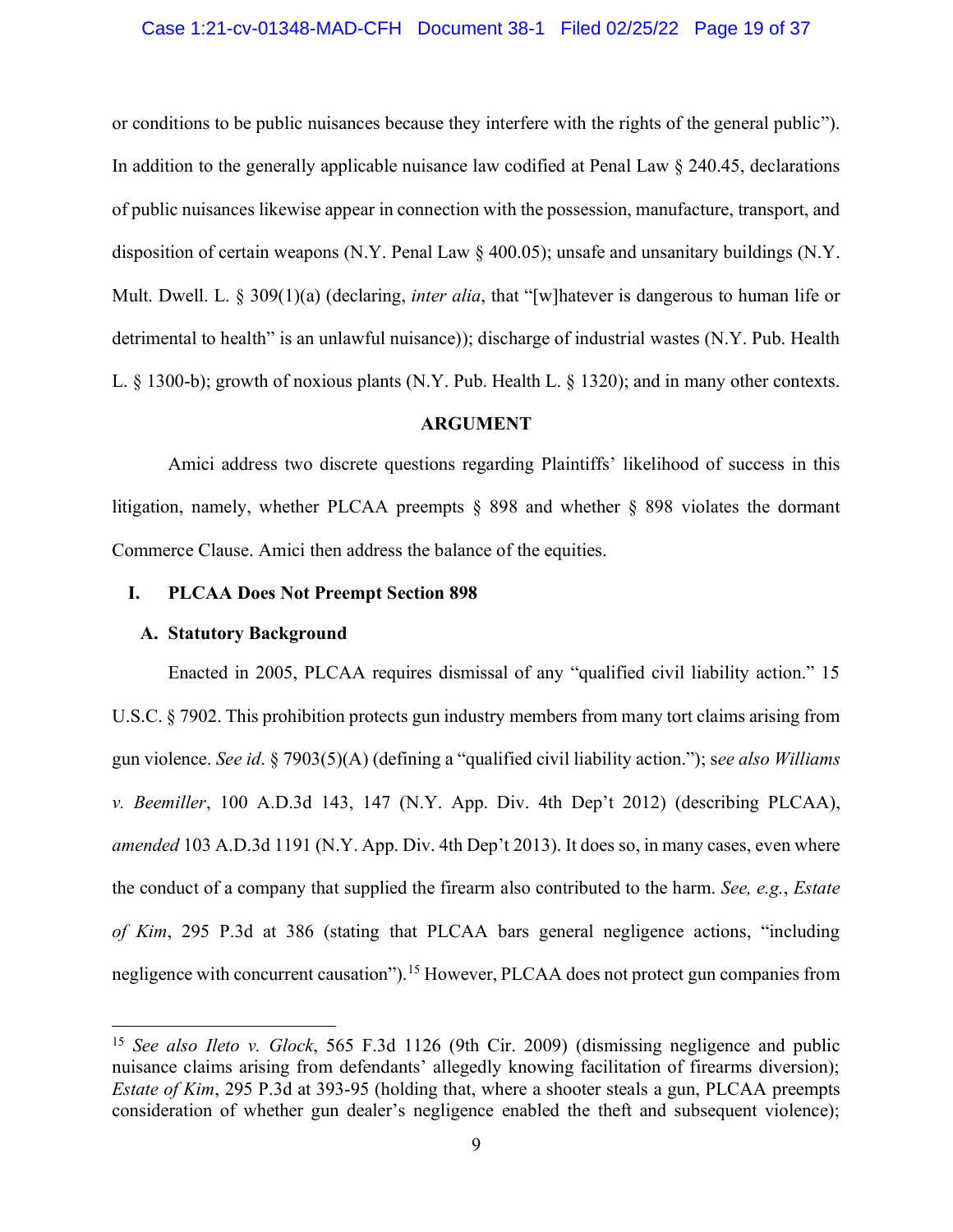#### Case 1:21-cv-01348-MAD-CFH Document 38-1 Filed 02/25/22 Page 20 of 37

every civil claim. Congress carved out six exceptions to the definition of "qualified civil liability action." 15 U.S.C. § 7903(5)(A). The so-called "predicate exception," at issue here, provides that PLCAA does not bar "an action in which a manufacturer or seller of a qualified product knowingly violated a State or Federal statute applicable to the sale or marketing of the product, and the violation was a proximate cause of the harm for which relief is sought[.]" *Id*. § 7903(5)(A)(iii). To satisfy the exception "a plaintiff not only must present a cognizable claim, [but] he or she also must allege a knowing violation of a 'predicate statute[.]'" *Williams*, 100 A.D.3d at 148.

In *City of New York v. Beretta*, the Second Circuit considered New York City's allegations that manufacturers and distributors facilitated diversion of their firearms into the criminal market. 524 F.3d 384, 389 (2d Cir. 2008). Prior to PLCAA's passage, the district court had found the city's allegations sufficient to state a *common law* public nuisance claim. *See City of New York v. Beretta U.S.A. Corp.*, 315 F. Supp. 2d 256 (E.D.N.Y. 2004). The court focused on the specificity with which the city alleged that the defendants failed to take certain steps to reduce diversion, including (a) monitoring corrupt dealers; (b) limiting multiple sales to the same buyer; and (c) limiting sales to dealers in states with lax guns laws. *Id*. at 284. Following PLCAA's enactment, the city asserted that its common law claim survived PLCAA via the predicate exception because the underlying conduct also amounted to a violation of New York's generally applicable criminal public nuisance statute. However, the Second Circuit disagreed, concluding that the criminal statute did not qualify as a predicate statute. *Beretta*, 524 F.3d at 390. In reaching this conclusion, the Second Circuit determined that a predicate statute under PLCAA must fall into one of these categories:

- (1) Statutes "that expressly regulate firearms;"
- (2) Statutes "that courts have applied to the sale and marketing of firearms;" or

*Adames v. Sheahan*, 233 Ill. 2d 276, 306-18 (Ill. 2009) (finding that PLCAA barred product liability claims arising from accidental shooting by thirteen-year-old child).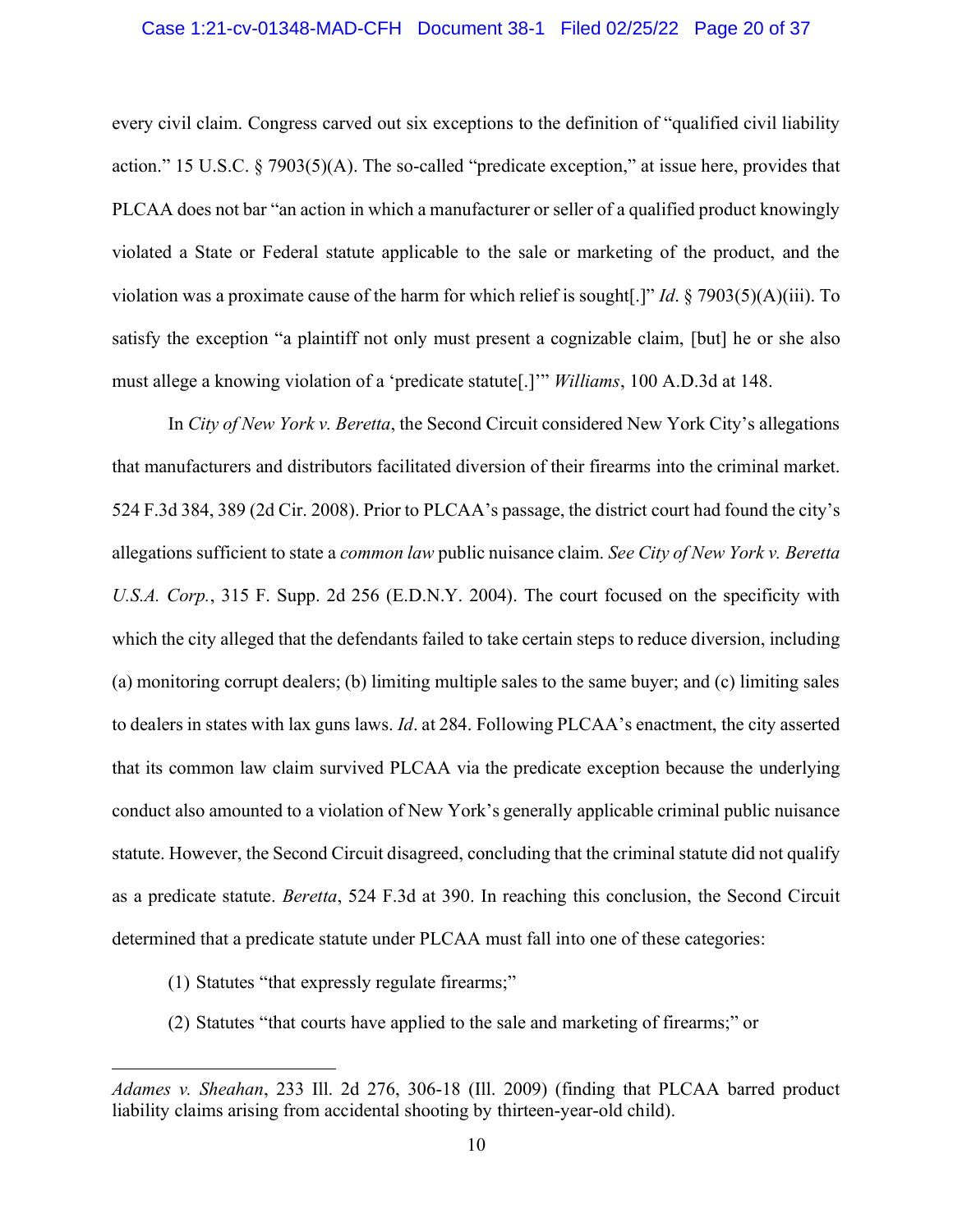(3) Statutes "that do not expressly regulate firearms but that clearly can be said to implicate the purchase and sale of firearms."

*Beretta*, 524 F.3d at 404. The Second Circuit ultimately concluded that New York Penal Law § 240.45, which does not expressly regulate firearms and had not been previously applied to the sale and marketing of firearms, did not fit within any of these categories. *Id*.

Since the *Beretta* decision, courts around the country have identified a wide range of other predicate statutes. *See e.g., Williams*, 100 A.D.3d at 148-51 (plaintiffs sufficiently alleged defendants' knowing violation of several predicate statutes, including the federal Gun Control Act); *Soto*, 202 A.3d at 274 n.9, 300-25 (adopting the reasoning of *Beretta* and holding that the Connecticut Unfair Trade Practices Act – which provides that "[n]o person shall engage in unfair methods of competition and unfair or deceptive acts or practices in the conduct of any trade or commerce" – constitutes a predicate statute for purposes of PLCAA); *Goldstein v. Earnest*, Case No. 37-2020-00016638, *slip op.* at \*3-5 (Cal. Super. Ct. San Diego Co. Jul. 2, 2021) (finding that California's Unfair Competition Law (Cal. Bus. & Prof. Code  $\S 17200$ ) – which prohibits any "unlawful, unfair or fraudulent business act or practice and unfair, deceptive, untrue or misleading advertising" – constitutes a PLCAA predicate statute).<sup>16</sup>

## <span id="page-20-0"></span>**B. PLCAA Expressly Provides For Its Coexistence With Section 898**

When a federal statute includes an express preemption clause, courts considering the scope of preemption "focus on the plain wording of the clause, which necessarily contains the best evidence of Congress' preemptive intent." *Chamber of Commerce v. Whiting*, 563 U.S. 582, 594 (2011). Nothing in PLCAA's text preempts states' ability to statutorily regulate the marketing and sale of guns. *See Estate of Kim*, 295 P.3d at 389. And the Supreme Court has cautioned that "because the States are independent sovereigns in our federal system, we have long presumed that

<sup>&</sup>lt;sup>16</sup> Slip opinion available at [https://perma.cc/4Z9Z-PMKU.](https://perma.cc/4Z9Z-PMKU)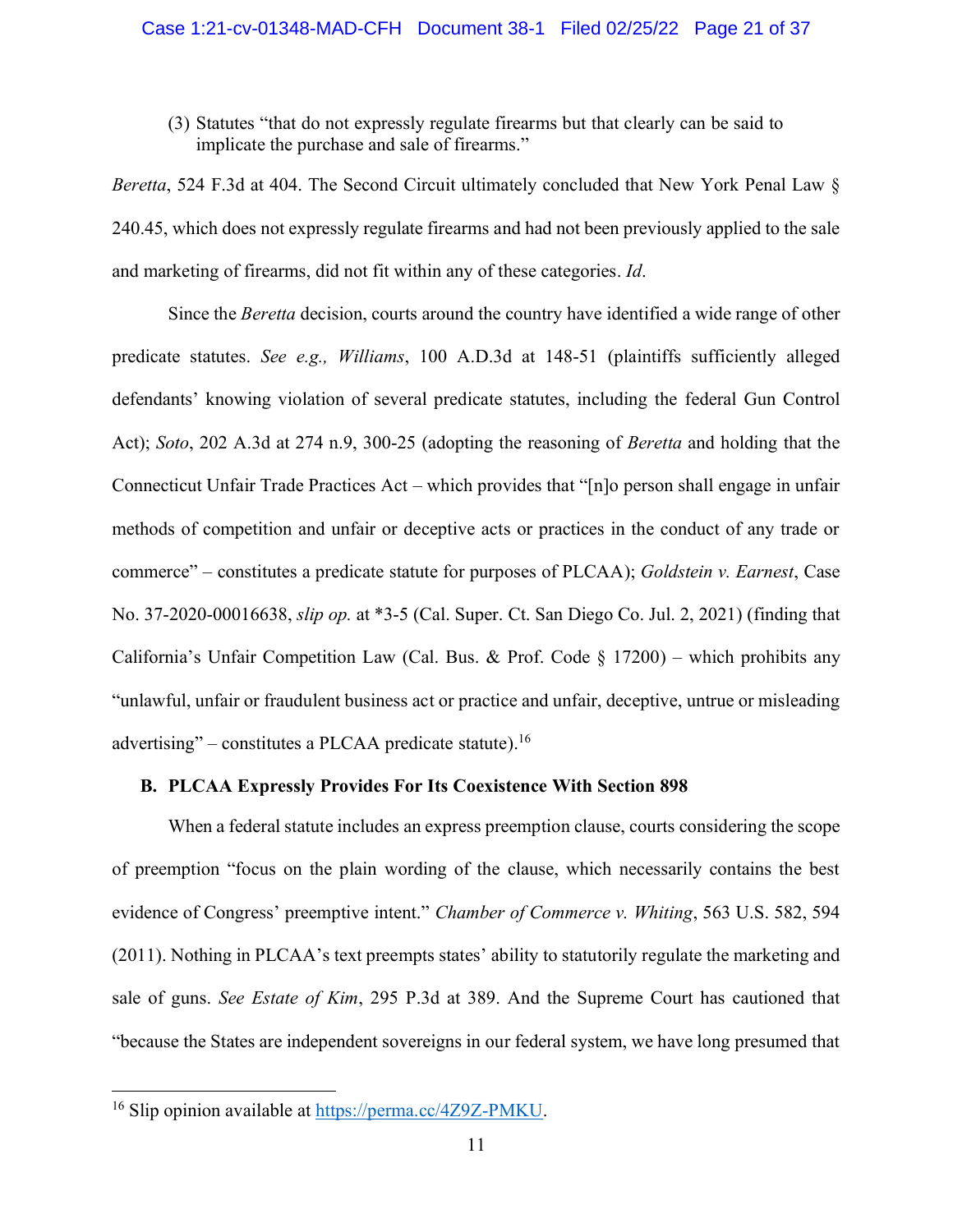#### Case 1:21-cv-01348-MAD-CFH Document 38-1 Filed 02/25/22 Page 22 of 37

Congress does not cavalierly pre-empt state-law causes of action," and therefore Congress must use "clear and manifest" language to preempt state lawmaking. *Lohr*, 518 U.S. at 485; *see also Wurtz v. Rawlings Co., LLC*, 761 F.3d 232 (2d Cir. 2014) (quoting *Lohr* and finding that the federal ERISA statute did not preempt plaintiffs' New York State statutory anti-subrogation claims).

Rather than preempting state statutes, PLCAA's operative preemption provision expressly permits civil liability claims arising from a manufacturer or seller's sale of a qualified product where the company "knowingly violated a *State or Federal statute applicable to the sale or marketing of the product*, and the violation was a proximate cause of the harm for which relief is sought[.]" 15 U.S.C. § 7903(5)(A)(iii) (emphasis added). The only limitation on a predicate statute is that it must be "applicable to the sale or marketing" of firearms – which § 898 indisputably is. Plaintiffs would have this Court rewrite to PLCAA, either by limiting the predicate exception to state laws that existed at the time of PLCAA's passage or by carving out gun-related public nuisance statutes from the exception. This is impermissible, as PLCAA says neither such thing.

Plaintiffs nevertheless contend that PLCAA preempts § 898 because (1) PLCAA's preamble speaks to Congress' intent to bar civil liability actions against the gun industry; (2) the Second Circuit's *Beretta* decision necessitates a finding of preemption here; and (3) New York courts "have repeatedly held" that the "general tort law … does not permit lawsuits against manufacturers of firearms and ammunition products based on a 'dangerous condition' created by the nuisance." PI Mot. at 11-13. Plaintiffs are incorrect on all three counts.

First, to the extent that Plaintiffs contend that PLCAA's preamble contradicts the text of its operative preemption provision, it is well-established that a preamble cannot override a statute's clear operative language. *See e.g., Kingdomware Techs., Inc. v. United States*, 579 U.S. 162, 173 (2016) ("[P]refatory clauses or preambles cannot change the scope of [a statute's] operative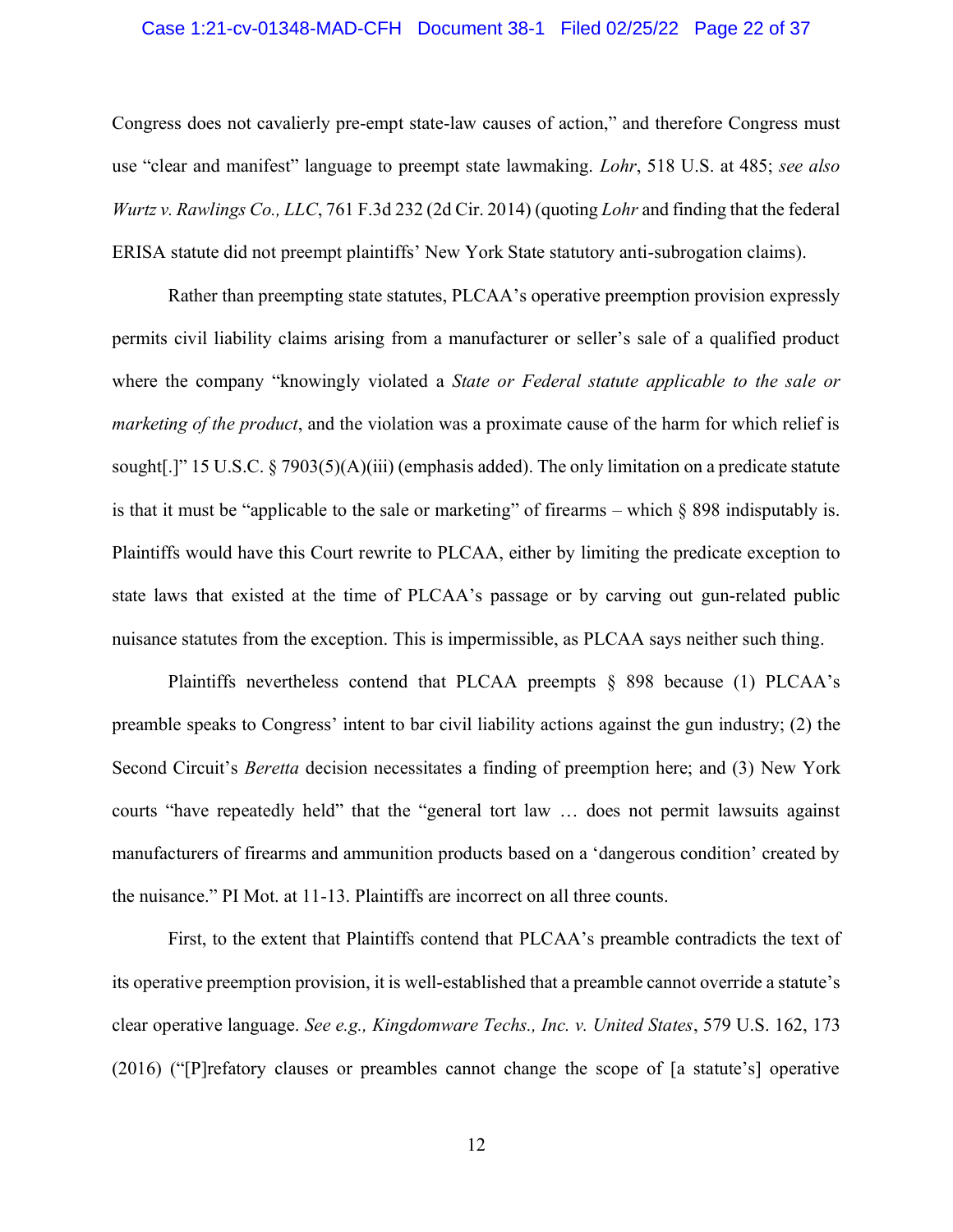#### Case 1:21-cv-01348-MAD-CFH Document 38-1 Filed 02/25/22 Page 23 of 37

clause[.]" (citation omitted)). In any case, the preamble confirms that PLCAA's sponsors were concerned with what they perceived to be meritless *common law* claims because they considered firearm regulation to be the purview of state and federal legislatures. *See e.g.*, 15 U.S.C. § 7901(a)(7) (finding that the actions against gun industry members "do not represent a bona fide expansion of the common law" and noting that such actions had never been contemplated "by the legislatures of the several States."); *id*. § 7901(a)(8) (finding that existing lawsuits "attempt to use the judicial branch to circumvent the Legislative branch of government").

Comments made by PLCAA's sponsors also make clear that PLCAA was not intended to cut off the ability of state legislatures to pass gun laws:

- Sen. Coburn: "These lawsuits are part of an anti-gun activist effort to make an end run around the legislative system … . When you can't pass it in the legislature, you get an activist judge to get done what you wanted to do in the first place[.]" 151 Cong. Rec. S 9059 (daily ed. July 27, 2015) (statement of Sen. Coburn).
- Sen. Hatch: "These abusive gun liability actions usurp the authority of the Congress and of State legislators." *Id.* (statement of Sen. Hatch).
- Sen. Craig: "Advocates of gun control are trying to usurp State power by circumventing the legislative process through judgments and judicial decrees. Allowing activist judges to legislate from the bench will destroy state sovereignty. This bill will protect it." *Id.* (statement of Sen. Craig).

Far from being preempted by PLCAA, § 898 embodies exactly the sort of regulatory

power that PLCAA's sponsors thought should be left to state legislatures.

Second, Plaintiffs invert the *Beretta* ruling: rather than requiring a finding that PLCAA preempts § 898, the Second Circuit decision mandates a ruling in favor of New York. *Beretta* does not, as Plaintiffs suggest (PI Mot. at 11-12), stand for the proposition that § 898 will cause the predicate exception to swallow PLCAA's preemption rule. With regard to the public nuisance claim before it, the Second Circuit held only that a claim specifically predicated on violation of New York's general criminal nuisance statute (Penal Law § 240.45) could not satisfy the predicate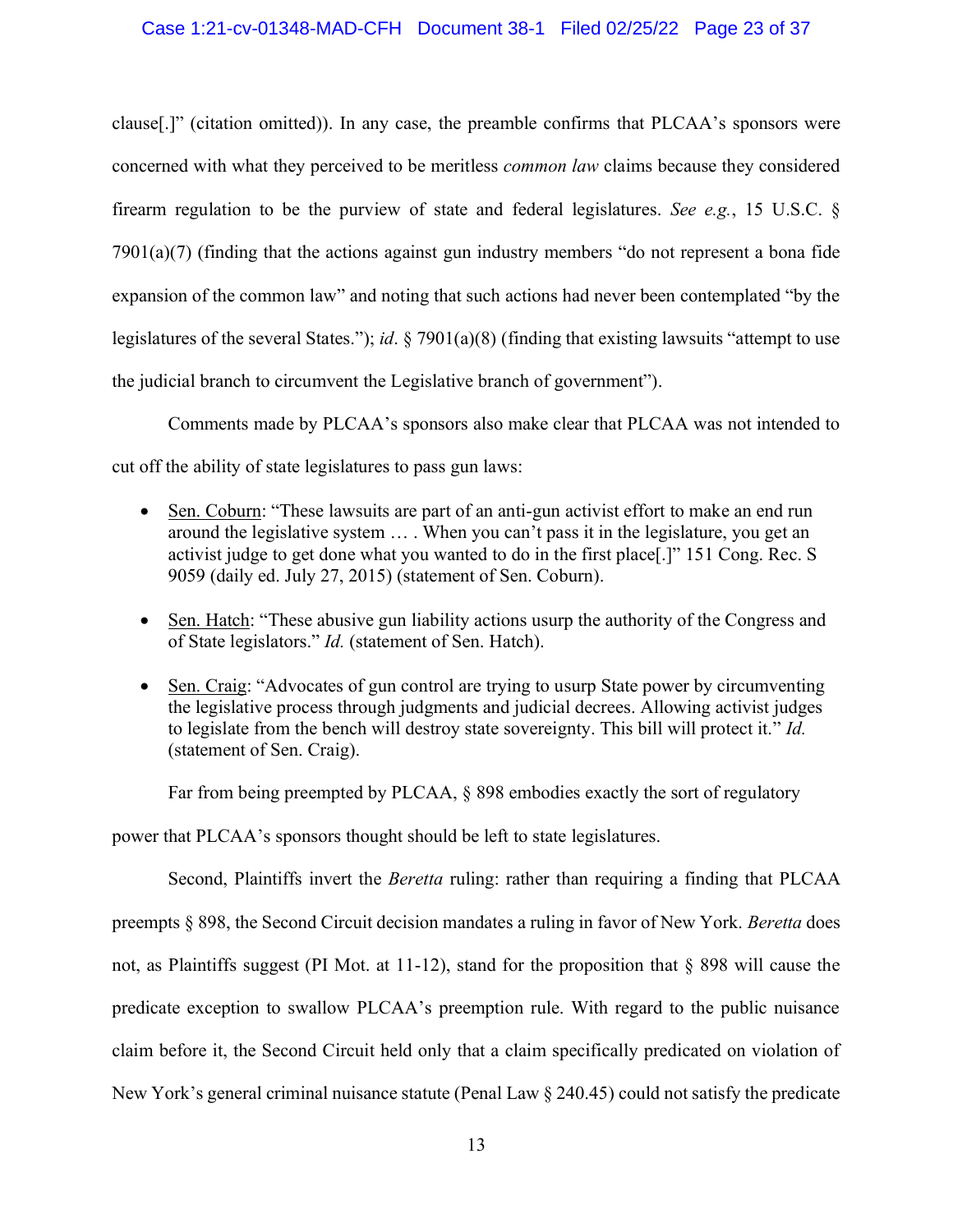#### Case 1:21-cv-01348-MAD-CFH Document 38-1 Filed 02/25/22 Page 24 of 37

exception. *Beretta*, 524 F.3d at 404. Nor did the Second Circuit hold, as Plaintiffs suggest, that the illustrative examples included in PLCAA's predicate exception narrowly restrict the scope of the exception. *See* PI Mot. at 12. Rather, the court explained that the examples help illuminate the predicate exception's scope, but do not represent its outer bounds. *Beretta*, 524 F.3d at 401-02.<sup>17</sup> Here, § 898 – which *does* expressly regulate firearms – plainly falls within the scope of the predicate exception. Moreover, § 898 does not disturb the limitations built into the exception itself: plaintiffs asserting claims pursuant to § 898 against a PLCAA-protected defendant must establish both the elements of the statutory claim and that the underlying conduct amounted to a knowing violation of § 898 that proximately caused their injuries. *See* 15 U.S.C. § 7903(5)(A)(iii).

Finally, Plaintiffs' reliance on *Hamilton v. Beretta U.S.A. Corp.*, 96 N.Y.2d 222 (N.Y. 2001) and *People ex rel. Spitzer v. Sturm, Ruger & Co., Inc.*, 309 A.D. 2d 91 (N.Y. App. Div. 1st Dep't 2003) is misplaced. *See* PI Mot. at 12. Both decisions predate PLCAA's passage and concern common law claims; they have no bearing on the scope of PLCAA's preemption or on the statutory claim created by § 898. *See Hamilton,* 96 N.Y.2d at 233-34 (explaining the "judicial resistance" to the expansion of common law duties); *Spitzer,* 309 A.D.2d at 94. Nor does either decision foreclose all tort liability against gun companies for harm arising from a third party's misuse of their products. In *Hamilton*, the New York Court of Appeals held that the facts before it did not support a negligence finding because the defendants' conduct was too remote from the harm. 96 N.Y.2d at 232-34. But the court posited other facts under which imposing a duty *would* be

<sup>&</sup>lt;sup>17</sup> The Connecticut Supreme Court, for its part, considered the relative temporal proximity between the 2002 D.C. sniper shootings and PLCAA's 2005 enactment, and concluded: "The most reasonable interpretation of this legislative history, then, is that the record keeping and unlawful buyer illustrations were included in the final version of PLCAA not in an effort to define, clarify, or narrow the universe of laws that qualify as predicate statutes but, rather, simply to stave off the politically potent attack that PLCAA would have barred lawsuits like the one that had arisen from the widely reported Beltway sniper attacks." *Soto*, 202 A.3d at 316.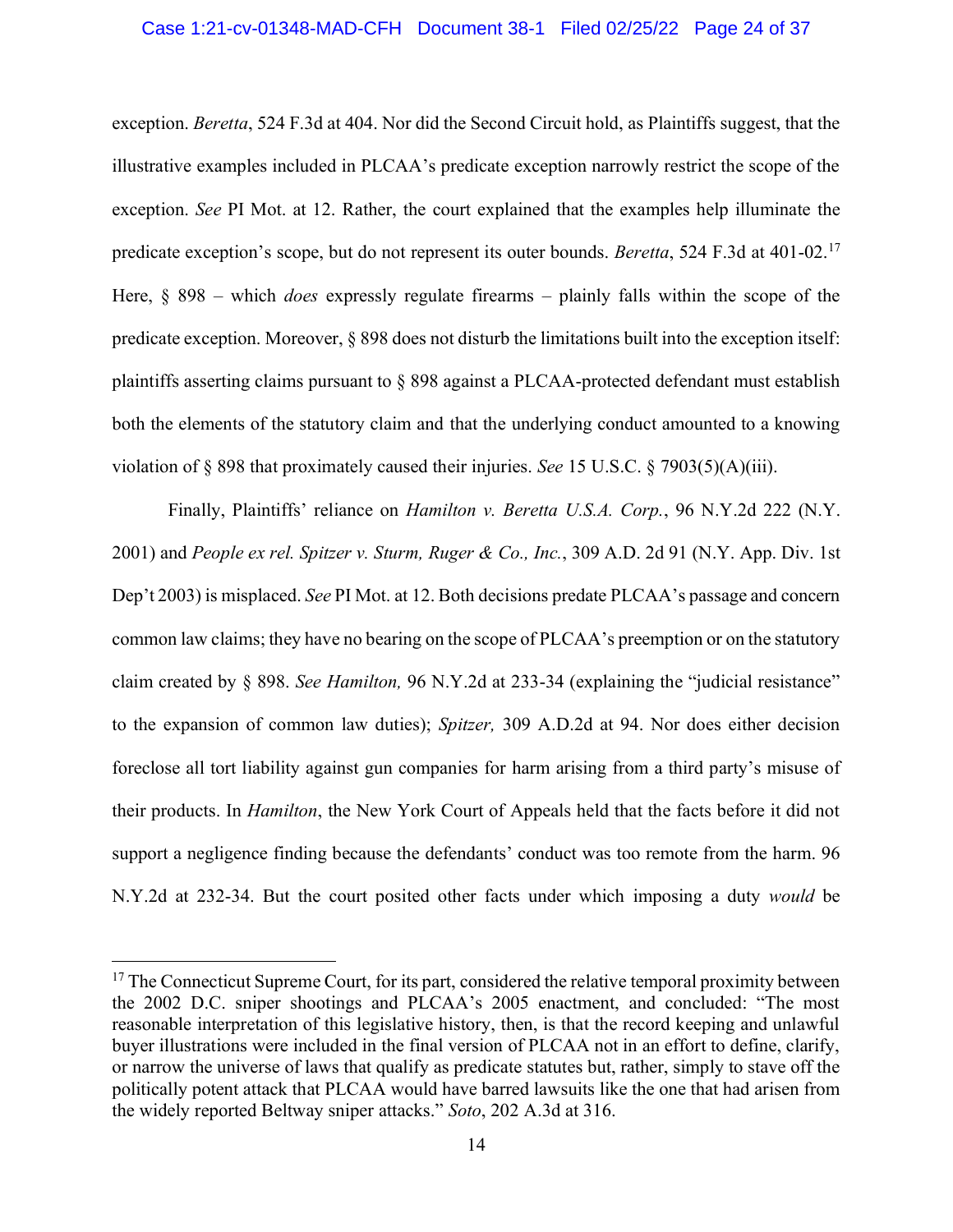#### Case 1:21-cv-01348-MAD-CFH Document 38-1 Filed 02/25/22 Page 25 of 37

warranted – namely, where a manufacturer "knows or has reason to know those distributors are engaging in substantial sales of guns into the gun-trafficking market on a consistent basis." *Id.* at 237. This is precisely the type of claim that § 898 was passed to allow. Similarly, in *Spitzer*, the First Department ordered dismissal of a public nuisance claim against manufacturers and wholesalers because their alleged conduct was too attenuated from the harm. 309 A.D. 2d at 95.

Since *Hamilton* and *Spitzer* were decided, numerous New York courts have permitted nuisance and negligence claims against gun industry members to go forward where the plaintiff alleged both a predicate statute violation and a connection between the defendant's actions and the plaintiff's harms. *See Williams*, 103 A.D.3d at 1191-92 (permitting negligence and public nuisance claims against manufacturer, distributor and dealer to go forward because, "unlike in *Hamilton*, plaintiffs have sufficiently alleged that defendants were a direct link in the causal chain that resulted in plaintiffs' injuries"); *Chiapperini v. Gander Mountain Co., Inc.*, 48 Misc. 3d 865, 878- 79, 879 n.12 (N.Y. Sup. Ct. Monroe Co. Dec. 23, 2014) (distinguishing *Hamilton* and *Spitzer*); *see also King v. Klocek*, 187 A.D.3d 1614 (N.Y. App. Div. 4th Dep't 2020) (permitting negligence claim to go forward against ammunition seller where the plaintiff alleged that the particular defendant had sold the ammunition at issue).

In short, Plaintiffs' preemption arguments cannot overcome PLCAA's clear textual consistency with § 898 and cannot justify an injunction here.

#### <span id="page-24-0"></span>**II. Section 898 Does Not Violate the Dormant Commerce Clause**

Plaintiffs fail to establish that § 898 (1) "clearly discriminates against interstate commerce in favor of intrastate commerce"; (2) "imposes a burden on interstate commerce incommensurate with the local benefits secured" pursuant to the balancing test of *Pike v. Bruce Church, Inc.*, 397 U.S. 137, 142 (1970); or (3) "has the practical effect of extraterritorial control of commerce occurring entirely outside the boundaries of the state in question." *Grand River Enters. Six Nations*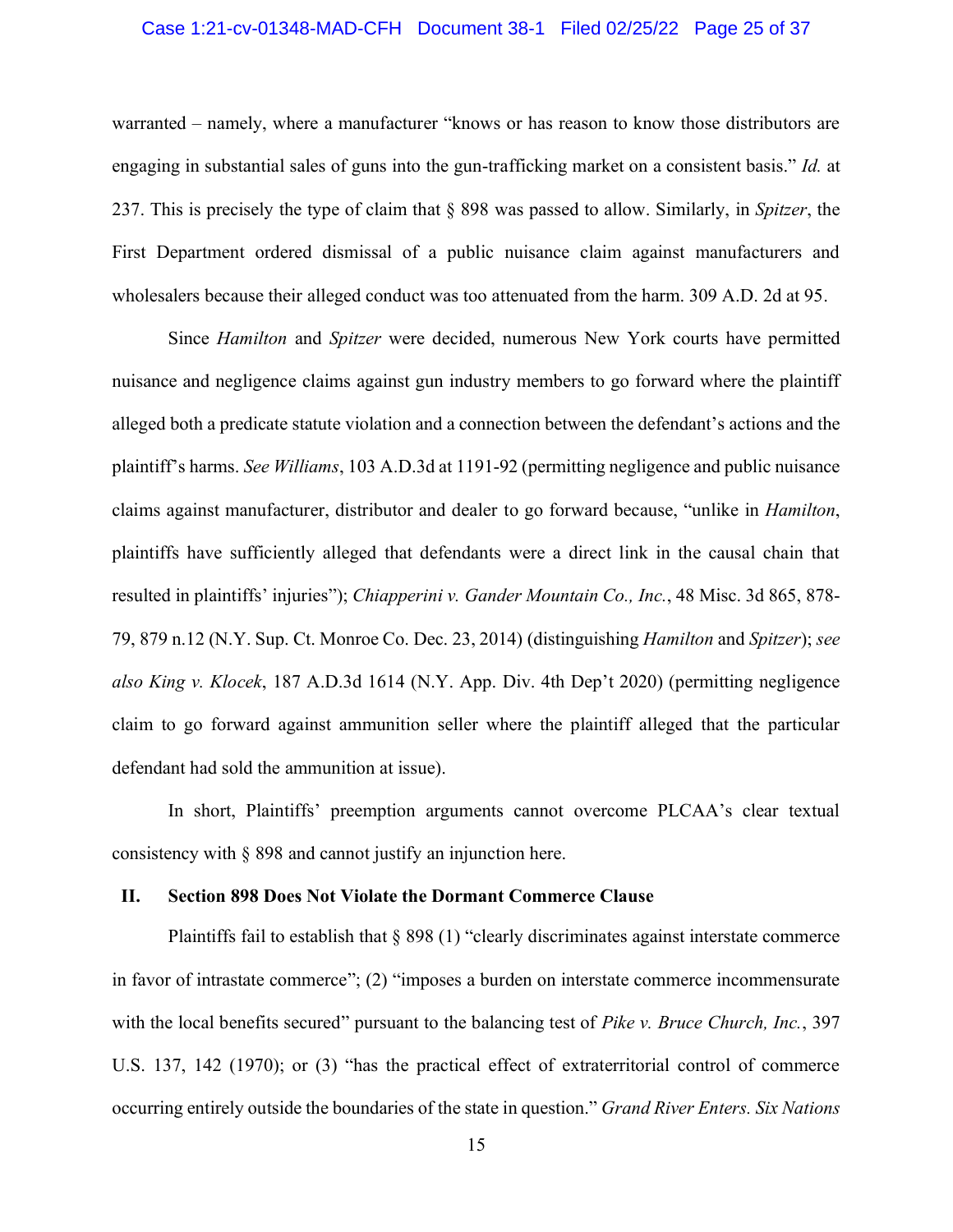*v. Boughton*, 988 F.3d 114, 123 (2d Cir. 2021) (citation omitted), *cert. denied*, 142 S. Ct. 755 (2022). Plaintiffs thus fail to establish that § 898 violates the dormant Commerce Clause. Instead, they offer a myopic reading of § 898, without explaining what effect the statute has had on their business practices in the seven months since its enactment.

#### <span id="page-25-0"></span>**A. Section 898 Does Not Advantage Intrastate Commerce**

Section 898 does not discriminate against interstate commerce because there is no intrastate commerce to advantage, and because any hypothetical intrastate commerce would not be protected by PLCAA, thus putting it in a *disadvantaged* position with respect to guns covered by § 898.

As a threshold matter, it is impossible to discriminate between intrastate and interstate commerce if there is no intrastate commerce. *See Exxon Corp. v. Governor of Maryland*, 437 U.S. 117, 125 (1978); *District of Columbia v. Beretta, U.S.A., Corp*., 872 A.2d 633, 656 (D.C. 2005). Here, there is no dispute that § 898 applies both to in-state and out-of-state actors. *See* § 898-a(4) (defining a covered "[g]un industry member" without any reference to location). Thus, the only "facial discrimination" argument that Plaintiffs make is that § 898 incorporates PLCAA's definition of a covered "qualified product," which itself includes an interstate nexus. *See* § 898 a(6); 15 U.S.C. § 7903(4),  $(5)(A)$  (limiting the reach of PLCAA to firearms, ammunition, and component parts that have "been shipped or transported in interstate or foreign commerce"). But, as Plaintiffs acknowledge, a purely made-and-sold-in-New York gun is one that does not have a *single* out-of-state component. *See* Compl. ¶ 63. And Plaintiffs do not identify *any* businesses that operate in such a manner in New York and that would thereby be advantaged by Plaintiffs' reading of the law. Moreover, amici – experts in the field who are intimately familiar with the causes and sources of New York's gun violence – are aware of no such wholly intrastate, legal New York firearms. This comports with the unquestionably "interstate character" of the gun industry. *Beretta*,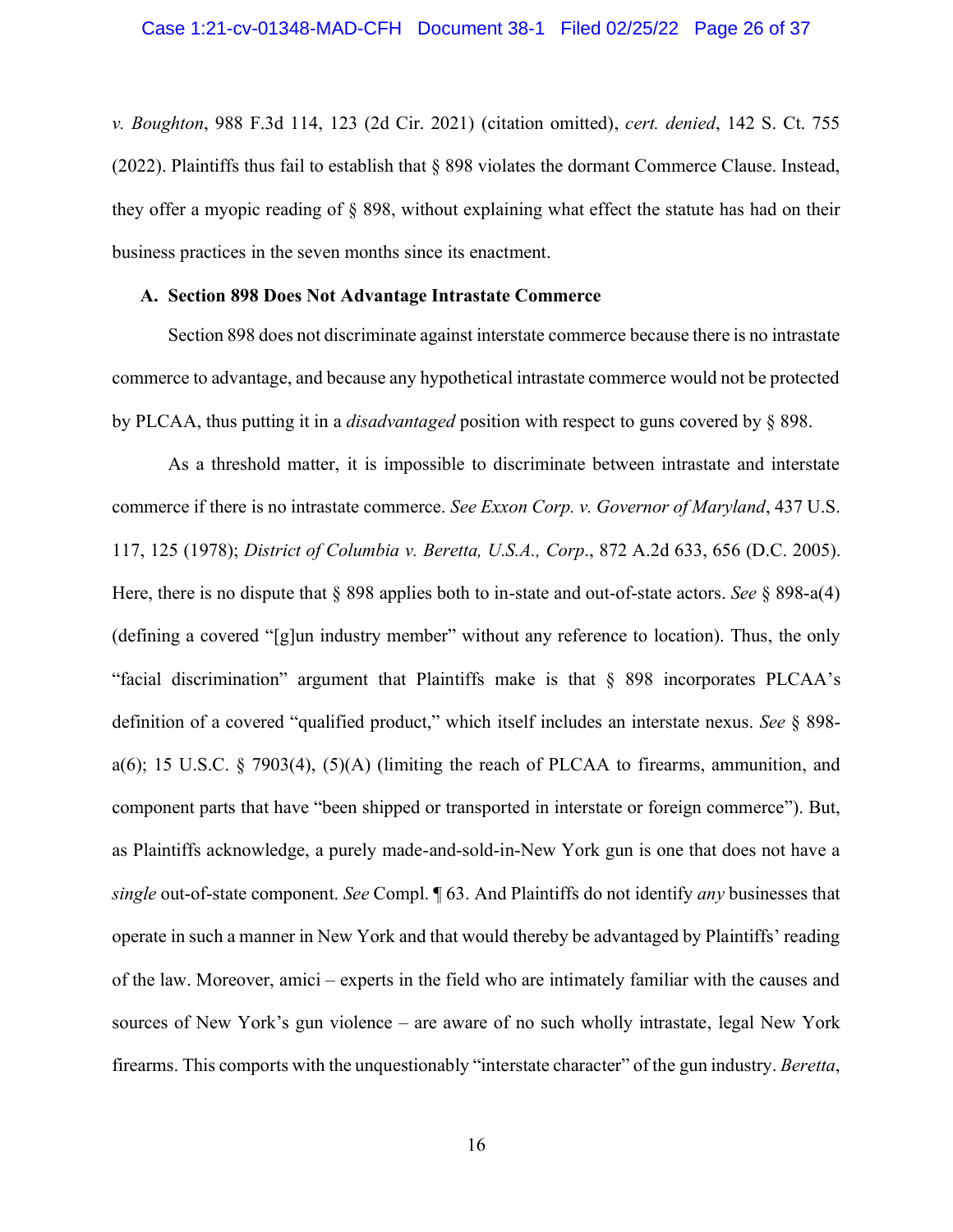524 F.3d at 394.

Even assuming, arguendo, there exists a New York business that makes or sells purely intrastate firearms, such guns would not be "qualified products" under PLCAA (because they would lack the required interstate nexus), and would accordingly not enjoy PLCAA's protection. *See* 15 U.S.C. § 7903(4), (5)(A). The misuse of such a gun, therefore, would subject its seller or producer to common law claims without the heightened knowledge standard of PLCAA's predicate exception. *See supra* p. 15 (listing New York cases that recognize viability of negligence and public nuisance claims, where plaintiffsidentified causal links between the defendants' actions and the plaintiffs' harms). Thus, § 898, at most, simply lessens the disparity PLCAA created between out-of-state and (hypothetical) purely in-state guns.

Courts have "long refused to construe words 'in a vacuum,'" *Gundy v. United States*, 139 S. Ct. 2116, 2126 (2019) (plurality opinion) (citation omitted), or to give effect to "hypertechnical reading[s] … examined in isolation." *Davis v. Mich. Dep't of the Treasury*, 489 U.S. 803, 809 (1989). Thus, § 898 must be viewed in concert with the "preexisting obligations" that already applied to any New York gun industry member, *Direct Mktg. Ass'n v. Brohl*, 814 F.3d 1129, 1143 (10th Cir. 2016), *i.e*., the potential for ordinary tort liability for New York guns, which are not protected by PLCAA. As the Supreme Court has said, a state has "the right to invoke other statutes to support the validity of the Act assailed" when "answer[ing] the contention as to discrimination against interstate commerce." *Gregg Dyeing Co. v. Query*, 286 U.S. 472, 479-80 (1932) ("There is no demand in the Constitution that the State shall put its requirements in any one statute. It may distribute them as it sees fit, if the result, taken in its totality, is within the State's constitutional power."). Accordingly, even if there are New York businesses that engage in purely intrastate firearms commerce, when properly read together with all of New York and federal law, § 898 does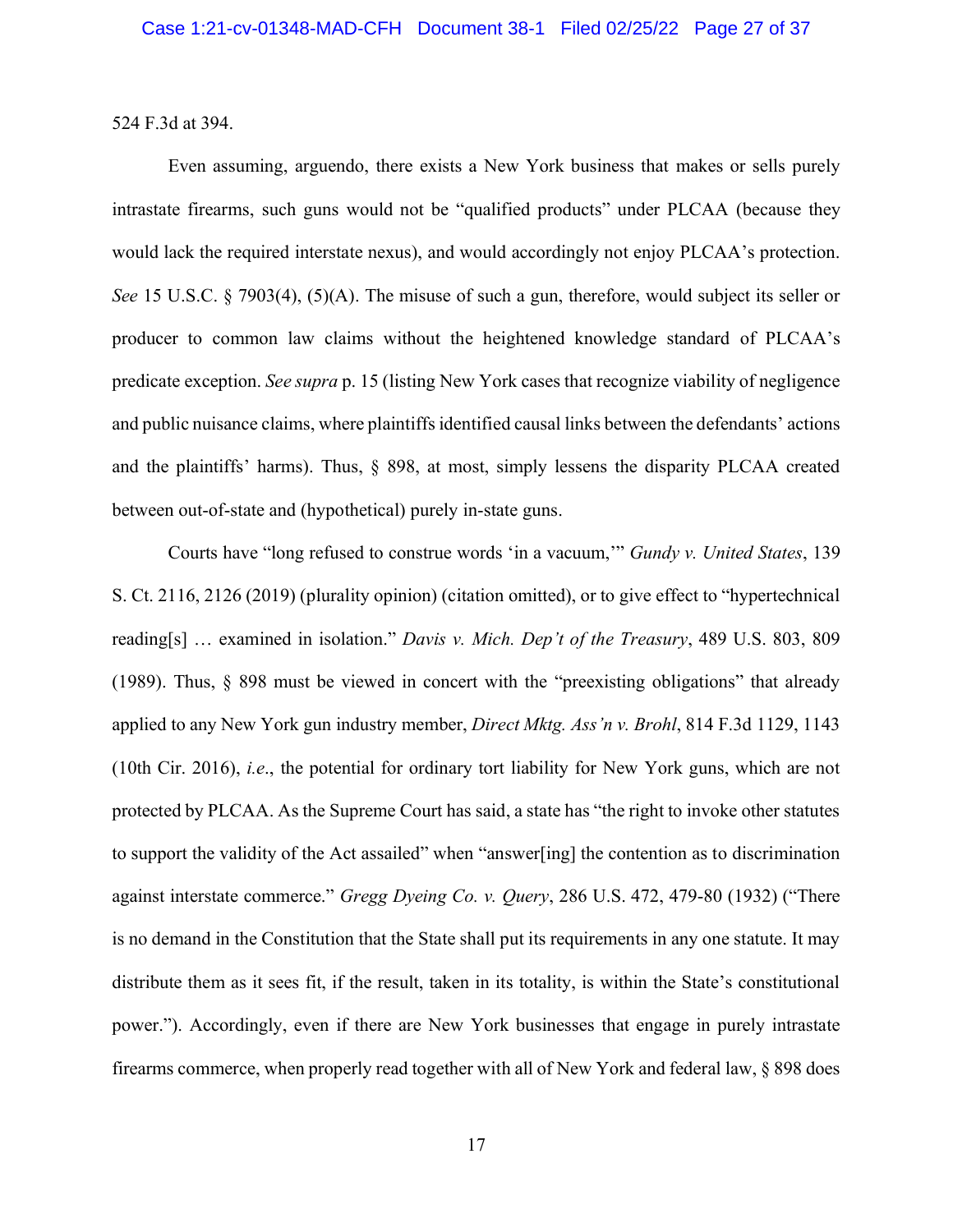not enact "differential treatment of in-state and out-of-state economic interests that benefits the former and burdens the latter." *Or. Waste Sys., Inc. v. Dep't of Env't Quality*, 511 U.S. 93, 99 (1994); *see also Fulton Corp. v. Faulkner,* 516 U.S. 325, 331 (1996) ("[A] facially discriminatory tax may still survive Commerce Clause scrutiny if it is … 'designed simply to make interstate commerce bear a burden already borne by intrastate commerce'" (citation omitted)).

## <span id="page-27-0"></span>**B. Plaintiffs Fail to Show That Any Incidental Burdens on Interstate Commerce Outweigh the Local Benefits of Section 898**

Plaintiffs also fail to establish that, under the *Pike* balancing test, "the statute places a burden on interstate commerce that 'is clearly excessive in relation to the putative local benefits.'" *USA Recycling, Inc. v. Town of Babylon*, 66 F.3d 1272, 1282 (2d Cir. 1995) (citation omitted); *see also Pike*, 397 U.S. at 142. Although § 898 has been in effect for months, no Plaintiff avers any change in business practice that amounts to a burden on interstate commerce, let alone a burden that outweighs the clear benefits of this statute to New Yorkers. Plaintiffs simply lament that § 898 exposes them to litigation risk, and they cannot imagine a single step they could take "to insulate themselves from liability absent a complete cessation of lawful operations." PI Mot. at 18. This is not a dormant Commerce Clause concern. *See*, *e.g., Vizio, Inc. v. Klee*, 886 F.3d 249, 256 n.2 (2d Cir. 2018) (rejecting plaintiffs' argument that law that allegedly imposed "'overlapping, inconsistent, and confusing obligations,'" which could "lead to 'additional cost[s],'" was a violation of the dormant Commerce Clause). Put simply, "the Commerce Clause is indifferent to whether any single commercial actor becomes more or less profitable as a result of proper state regulatory activity." *See Nat'l Elec. Mfrs. Ass'n v. Sorrell*, 272 F.3d 104, 111 (2d Cir. 2001).

Every business faces litigation risk from a variety of statutes with flexible standards that protect consumers and the health and safety of the public. *See, e.g.*, *City of Boston v. Smith & Wesson Corp.*, No. 1999-02590, 2000 Mass. Super. LEXIS 352, at \*55-58 (July 13, 2000)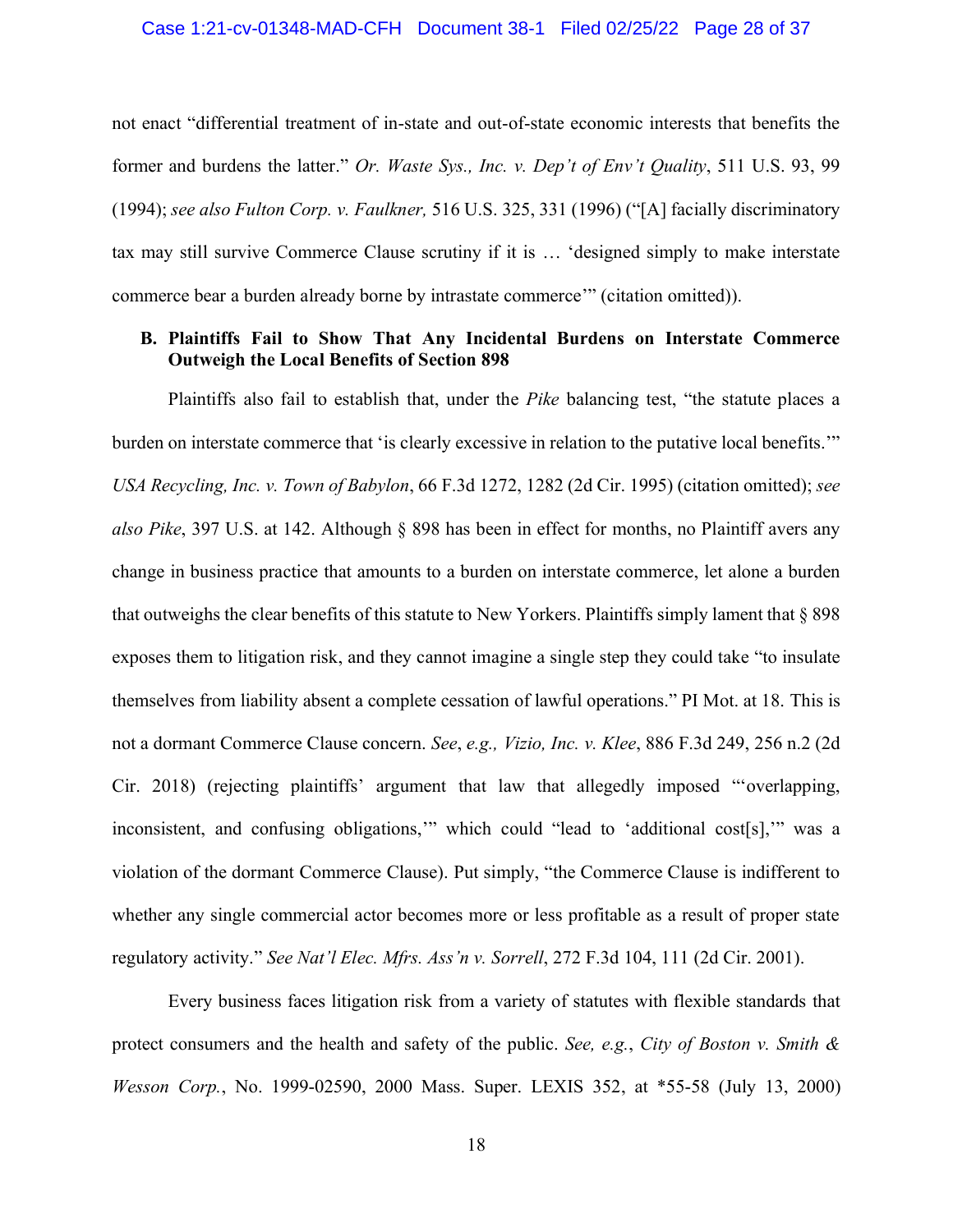#### Case 1:21-cv-01348-MAD-CFH Document 38-1 Filed 02/25/22 Page 29 of 37

(rejecting gun industry defendants' dormant Commerce Clause arguments and explaining that "[n]o one doubts that a State may protect its citizens by prohibiting deceptive trade practices …. But the States need not, and in fact do not, provide such protection in a uniform manner …. The result is a patchwork of rules representing the diverse policy judgments of lawmakers in 50 States." (quoting *BMW of N. Am., Inc. v. Gore*, 517 U.S. 559, 568-70 (1996))). Thus, Plaintiffs have failed to show *any* burden that offends the dormant Commerce Clause, let alone a clearly excessive one.

# <span id="page-28-0"></span>**C. Section 898 Does Not Directly or Inevitably Regulate Commerce Occurring Entirely Outside of New York**

Next, Plaintiffs argue that holding the industry accountable for contributing to gun violence is an impermissible extraterritorial control of commerce. They have made this argument before, and it has been rejected by each court that has considered it. *See e.g.*, *District of Columbia*, 872 A.2d at 656-58 (holding that a statute that held makers and sellers of assault weapons strictly liable for resulting damage in the District of Columbia did not violate the extraterritoriality doctrine of the dormant Commerce Clause); *City of Boston*, No. 1999-02590, 2000 Mass. Super. LEXIS 352, at \*56-58 (rejecting dormant Commerce Clause defense in nuisance lawsuit and noting that the Supreme Court has spoken approvingly about consumer protection statutes whose "result is a patchwork of rules representing the diverse policy judgments of lawmakers in 50 States" (citation omitted)); *City of Cincinnati v. Beretta U.S.A. Corp.*, 768 N.E.2d 1136, 1150 (Ohio 2002).

Plaintiffs' present reliance on the extraterritoriality doctrine to challenge § 898 is equally unavailing. A state law violates the extraterritoriality principle of the dormant Commerce Clause only when it "directly controls commerce occurring wholly outside" the state's borders. *New York Pet Welfare Assn. v. City of New York*, 850 F.3d 79 (2d Cir. 2017) (internal citations omitted). The Second Circuit has cautioned that this doctrine should be narrowly applied, because the "extraterritoriality principle [is] 'the most dormant doctrine in dormant commerce clause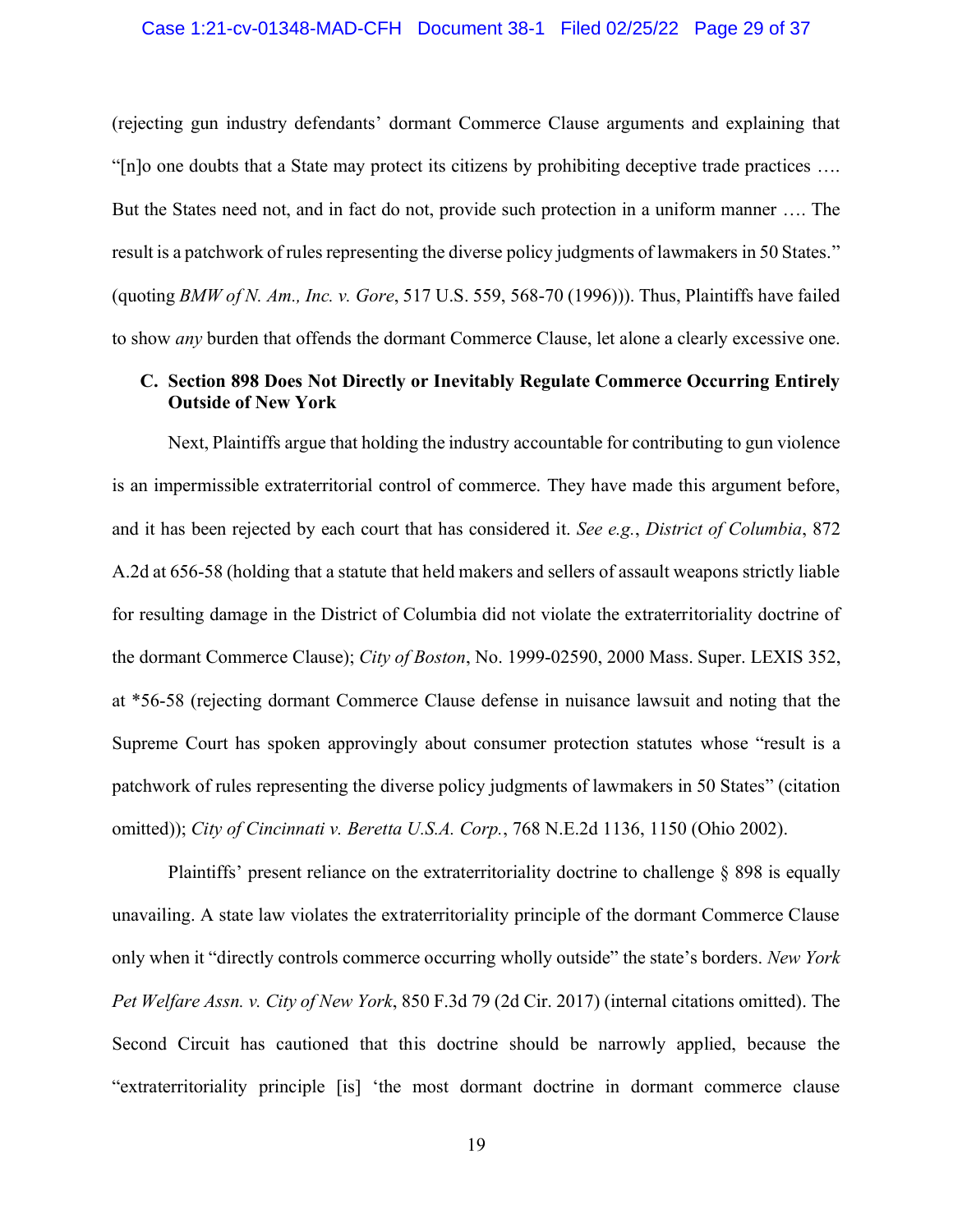#### Case 1:21-cv-01348-MAD-CFH Document 38-1 Filed 02/25/22 Page 30 of 37

jurisprudence.'" *Vizio*, 886 F.3d at 255 (citation omitted). After all, "it is inevitable that a state's law, whether statutory or common law, will have extraterritorial effects." *Instructional Sys. v. Comput. Curriculum Corp*., 35 F.3d 813, 825 (3d Cir. 1994).

The Supreme Court has struck down only three laws under the extraterritoriality doctrine, none of which resemble § 898. *See Baldwin v. G.A.F. Seelig, Inc.*, 294 U.S. 511, 519 (1935) (striking down New York law that regulated prices for milk purchased in other states); *Healy v. Beer Inst., Inc*., 491 U.S. 324, 338 (1989) (striking down Connecticut price-affirmation law that governed price of beer sold in Massachusetts); *Brown-Forman Distillers Corp. v. N.Y. State Liquor Auth.*, 476 U.S. 573, 575-76, 582-83 (1986) (invalidating New York law that effectively required New York regulatory approval for prices charged by out-of-state distillers). While the broad language in *Baldwin*, *Brown-Forman*, and *Healy* can be read "as standing for a (far) grander proposition," the Supreme Court has indicated that "the *Baldwin* line of cases concerns only 'price control or price affirmation statutes' that involve 'tying the price of … in-state products to out-ofstate prices.'" *Energy & Env't Legal Inst. v. Epel,* 793 F.3d 1169, 1174 (10th Cir. 2015) (Gorsuch, J.) (quoting *Pharm. Rsch. & Mfrs. of Am. v. Walsh*, 538 U.S. 644, 669 (2003)); *accord Nat'l Pork Producers Council v. Ross*, 6 F.4th 1021, 1027-29 (9th Cir. 2021) (same), *petition for cert. filed*, No. 21-468 (Sep. 27, 2021). Plaintiffs' reliance on *Healy*, *see* PI Mot. at 15, is thus misplaced.

Section 898, which does not regulate prices and was not motivated by economic protectionism, is thus poorly suited for a dormant Commerce Clause challenge under the extraterritoriality doctrine. It more closely resembles the myriad public safety and consumer protection statutes that have been upheld against dormant Commerce Clause challenges. For example, in *District of Columbia v. Beretta*, the District of Columbia Court of Appeals held that a D.C. statute that imposed strict liability on makers and sellers of assault weapons and machine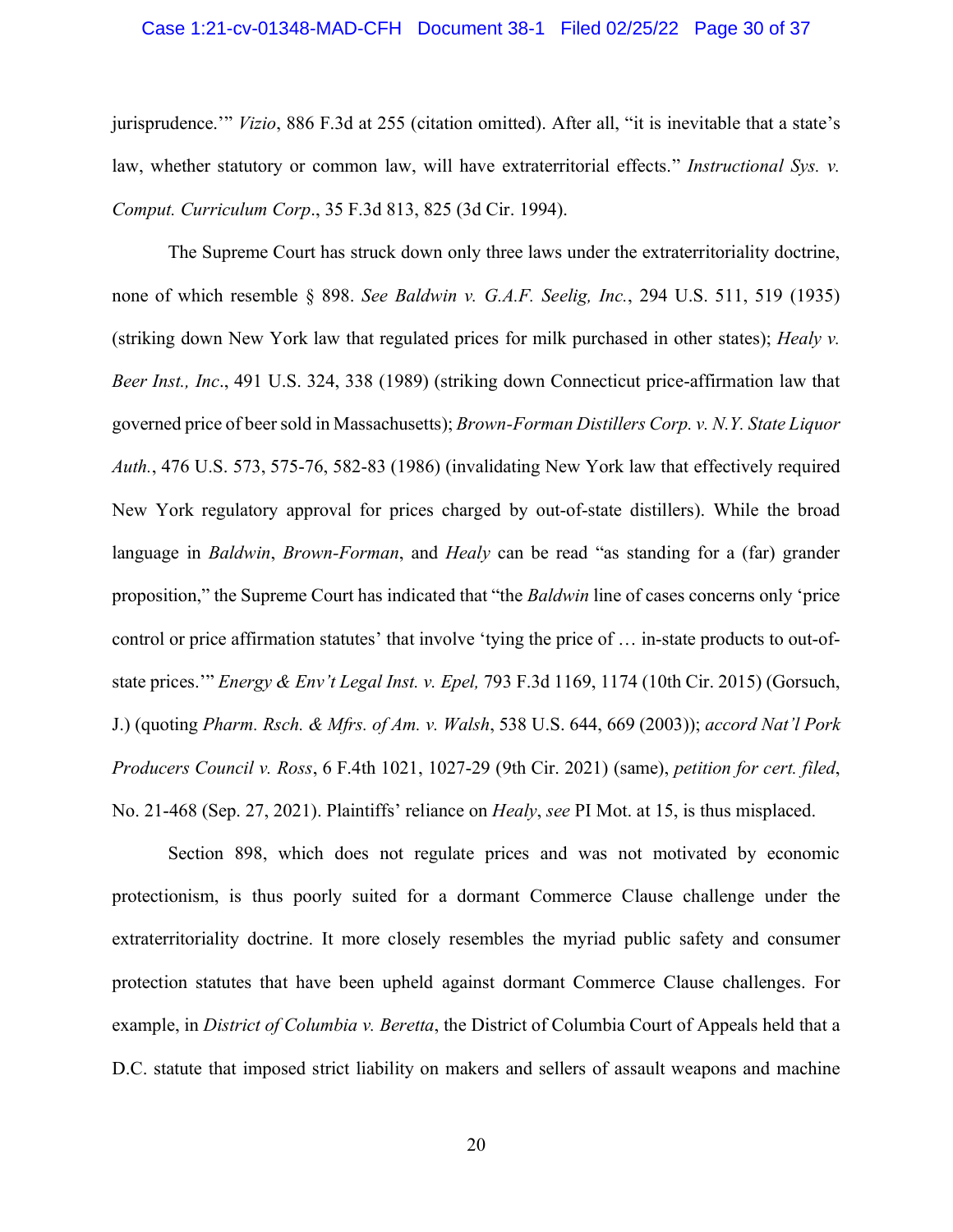#### Case 1:21-cv-01348-MAD-CFH Document 38-1 Filed 02/25/22 Page 31 of 37

guns did not violate the extraterritoriality doctrine. 872 A.2d at 656-58. As the court explained:

[The Strict Liability Act] does not regulate [commerce] in any direct sense, but instead imposes liability in tort for harm caused by an abnormally dangerous subset of firearms; and it limits that right of action to injuries incurred in the District of Columbia. It may have *effects* outside of the District if manufacturers alter their business practices to avoid that liability, but "legislation … may affect commerce and persons engaged in it without constituting a regulation of it, within the meaning of the Constitution."

*Id.* at 656 (citation omitted); s*ee also Grand River*, 988 F.3d at 119 (rejecting extraterritoriality argument where plaintiffs challenged a Connecticut law that imposed a sales reporting requirement on certain cigarette manufacturers, the purpose of which was to prevent manufacturers from "diverting cigarettes into an illicit market that harms Connecticut residents"); *New York Pet Welfare Assn.*, 850 F.3d at 85-86, 91-92 (upholding New York City law that prohibited city pet shops from doing business with certain types of federally licensed breeders because the law "attache[d] no significance to breeders' conduct with respect to animals sold outside the City.").

Plaintiffs primarily rely on *American Booksellers Foundation v. Dean*, 342 F.3d 96 (2d Cir. 2003), which does not support their challenge. *See* PI Mot. at 16. There, the court focused on the Internet's unique nature; because it "does not recognize geographic boundaries, it is difficult, if not impossible, for a state to regulate internet activities without 'projecting its legislation into other States.'" *Am. Booksellers*, 342 F.3d at 103 (citation omitted). <sup>18</sup> The court rooted its analysis in its prediction "that the internet will soon be seen as falling within the class of subjects that are

<sup>18</sup> In *Grand River*, the Second Circuit found *American Booksellers* "inapposite" and refused to apply it outside of its narrow context. *See* 988 F.3d at 124-25 (challenged regulation did not violate the dormant Commerce Clause because it "does not seek to, and in practical effect does not, project onto the rest of the nation a scheme to prohibit cigarette sales or regulate the commercial terms of them"); *see also Vizio, Inc. v. Klee*, No. 3:15-cv-00929, 2016 U.S. Dist. LEXIS 44761, at \*39-40 (D. Conn. Mar. 31, 2016) (finding the regulation of the "tangible products" at issue did "not require out-of-state parties to transact out-of-state business according to the regulating state's terms because the manufacturers could simply avoid engaging in the prohibited conduct when transacting out-of-state business") (citation omitted).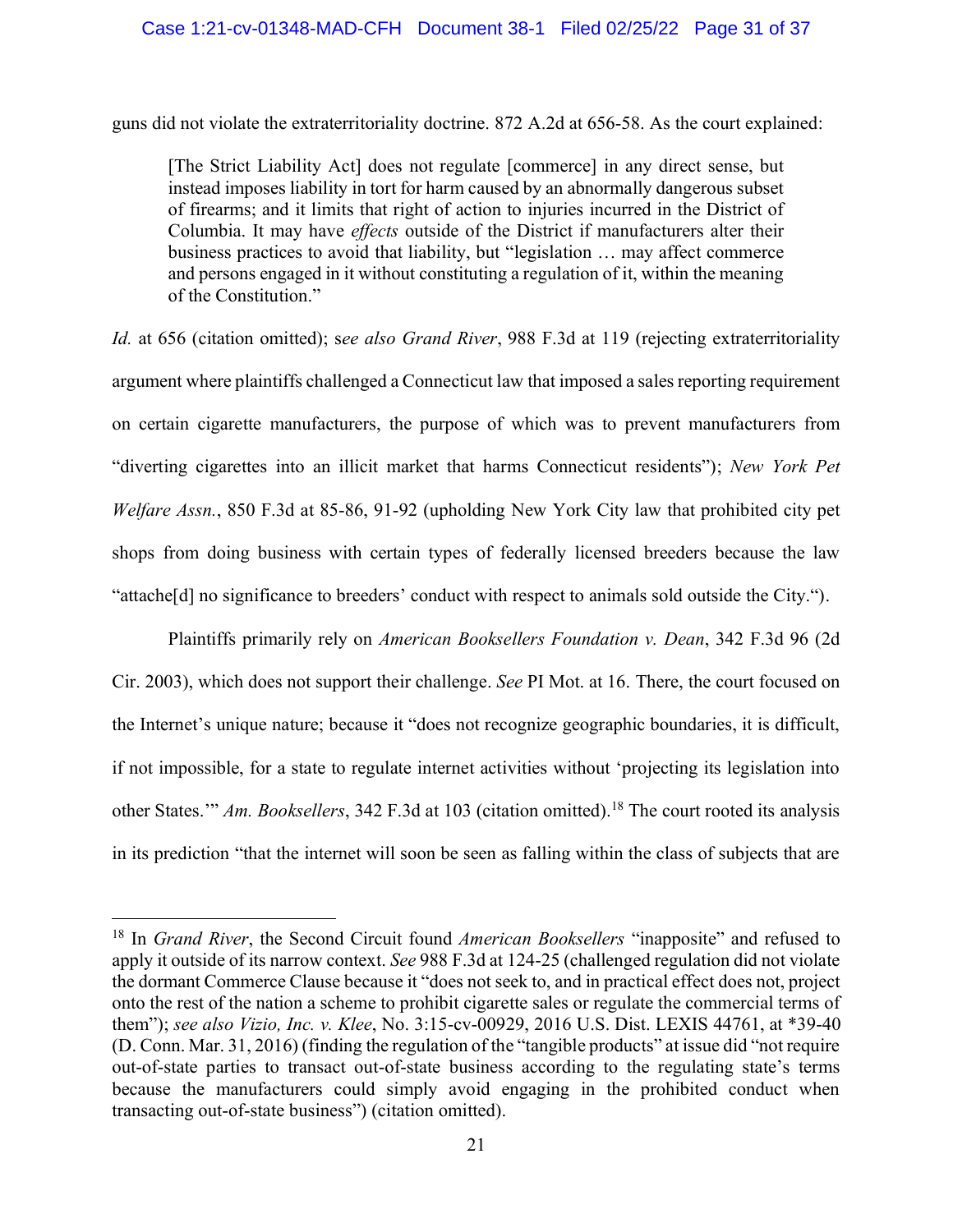#### Case 1:21-cv-01348-MAD-CFH Document 38-1 Filed 02/25/22 Page 32 of 37

protected from State regulation because they 'imperatively demand<sup>[]</sup> a single uniform rule.'" *Id.* at 104 (citation omitted). The gun industry is not akin to the boundary-less flow of Internet content. While the industry is inherently interstate, it is subject to myriad state laws. *See* 18 U.S.C. § 927 (absent irreconcilable conflict, "no provision of [the Gun Control Act] shall be construed as indicating an intent on the part of the Congress to occupy the field in which such provision operates to the exclusion of the law of any State on the same subject matter").

Section 898 does not "project[] onto purely intrastate" conduct wholly *outside* of New York. *Am. Booksellers*, 342 F.3d at 103. Instead, the statute (a) prohibits knowingly or recklessly creating a condition *in New York State* that endangers the health or safety of the public and (b) requires companies doing business in New York to establish reasonable controls to prevent their products from "being possessed, used, marketed or sold unlawfully in New York state." §§ 898 b(1), (2). For example, gun industry members may be held liable under § 898 for sending firearms to a known corrupt gun dealer in New York that engages in off-the-book sales. To avoid this liability, manufacturers and distributors could have stricter requirements for sending guns to their New York dealers. This tailored adjustment would have *no* impact on their sales or other transactions with non-New York dealers. *See Online Merchs. Guild v. Cameron,* 995 F.3d 540, 555 (6th Cir. 2021) (upholding Kentucky's price-gouging law where extraterritorial effect was not the "direct or inevitable" result of the law) (citing *Walsh*, 538 U.S. at 669). Plaintiffs have simply not shown – in this *facial* constitutional challenge – how § 898 directly or inevitably controls "commerce occurring wholly outside that State's borders."

Instead, in their attempt to bring § 898 within the narrow prohibitions of the extraterritoriality doctrine, Plaintiffs misconstrue this carefully circumscribed statute and exaggerate its reach. Both of the statute's provisions focus on conduct that has an impact in New

22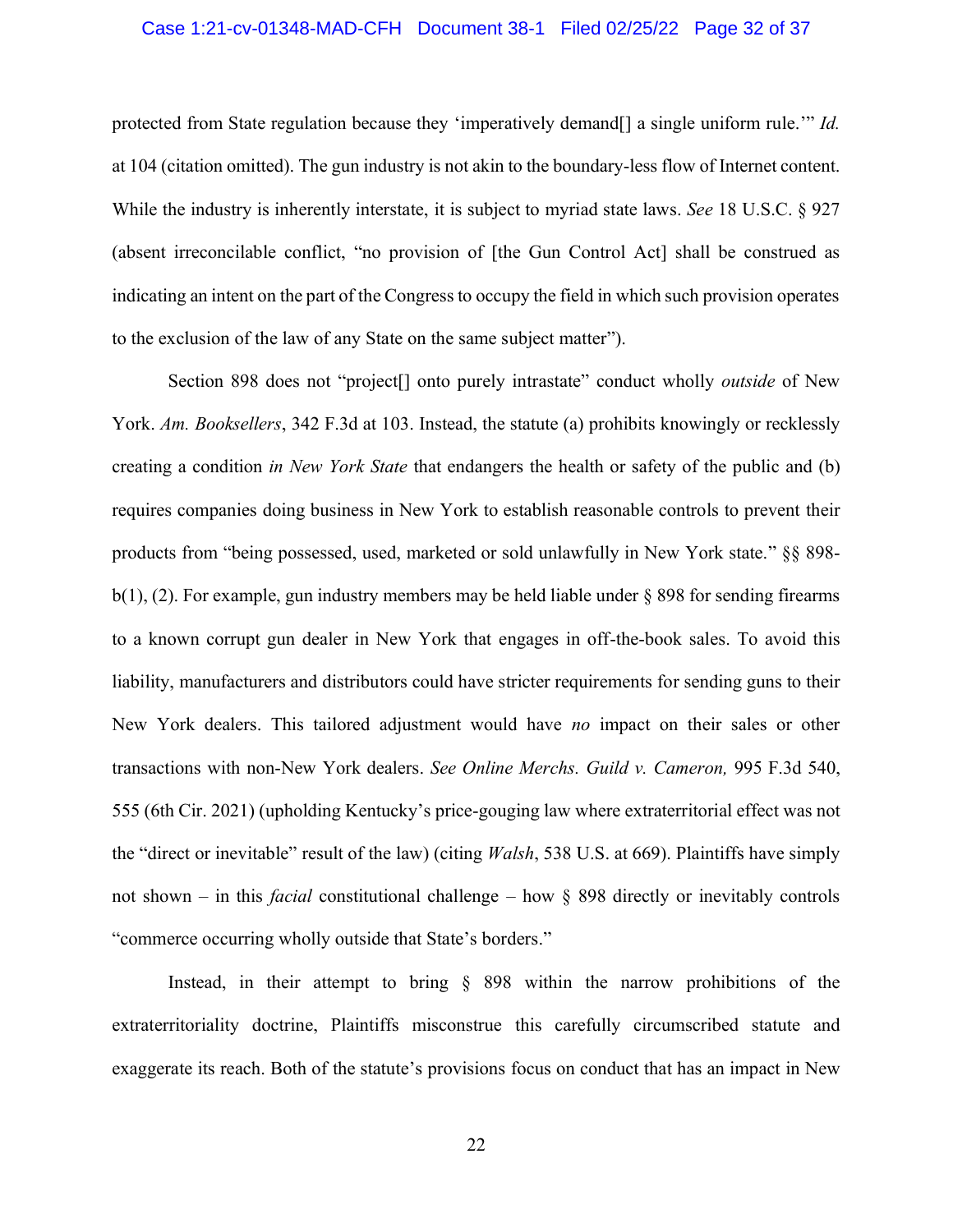#### Case 1:21-cv-01348-MAD-CFH Document 38-1 Filed 02/25/22 Page 33 of 37

York or that involves activities directed into New York. §§ 898-b(1), (2). Plaintiffs also ignore the realities of how § 898 will operate in the courts. Many of Plaintiffs' arguments seem to assume that personal jurisdiction limitations or conflicts of laws principles do not exist, and that anyone can be haled into any court irrespective of their connection to the state. This erroneous analysis is particularly misplaced here, where, as recently as 2019, the New York Court of Appeals held that a dealer that has no connection to the state, other than selling guns to a customer who took them to New York, is not subject to the jurisdiction of New York courts. *Williams v. Beemiller*, 130 N.E.3d 833, 836 (N.Y. 2019). Plaintiffs' challenge to § 898 thus rests on hypotheticals that are implausible and incongruent with fundamental procedural requirements.

Plaintiffs' final swing at the dormant Commerce Clause is another miss: they argue that § 898 would result in inconsistencies between New York legislation and that of other states. When determining whether "inconsistent legislation" exists, the extraterritoriality cases target conflicts where, for example, a New York regulation "'raise[s] the possibility' that a regulated entity's compliance with New York's law would put it *out of compliance* with another state's laws." *Online Merchs.*, 995 F.3d at 557-58 (emphasis added) (citation omitted). "It is not enough to point to a risk of conflicting regulatory regimes in multiple states; there must be an actual conflict between the challenged regulation and those in place in other states." *Nat'l Elec. Mfrs. Ass'n*, 272 F.3d at 112. Plaintiffs identify no such conflict. And amici are aware of no state law that would either (i) require Plaintiffs to knowingly contribute to a condition in New York that endangers the public; or (b) prohibit gun companies from adopting reasonable controls and procedures to prevent diversion in and affecting New York. Indeed, "[e]ntities doing business in multiple states must comply with those states' valid consumer protection laws – this is nothing new, and nothing that the extraterritoriality doctrine frowns upon." *Online Merchs.*, 995 F.3d at 558.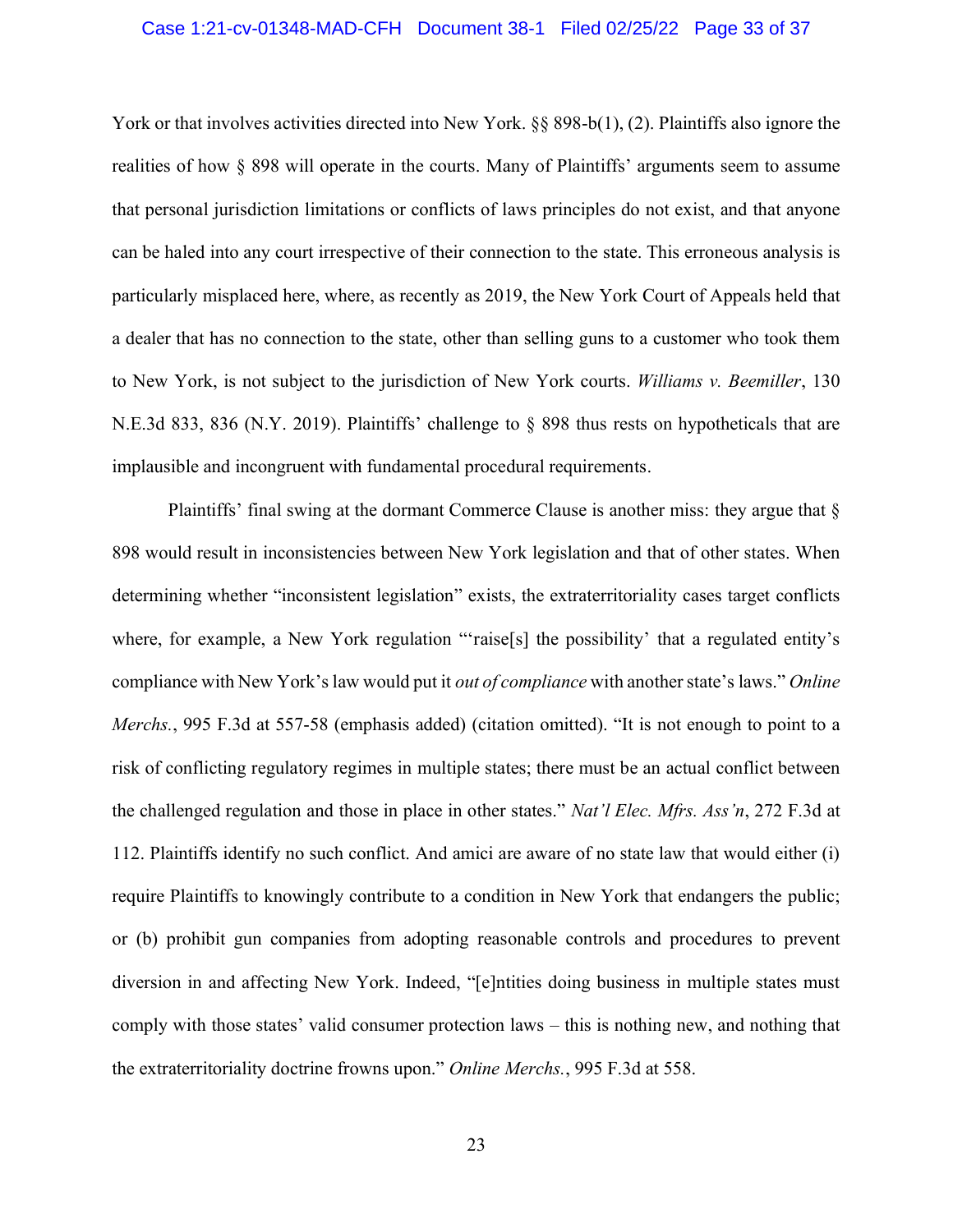#### <span id="page-33-0"></span>**III. The Balance of the Equities Weighs Against Enjoining Section 898**

Plaintiffs assert that § 898 burdens them with irreparable commercial harm while imposing no burden on the State or the public. PI Mot. at 24-25. In fact, the opposite is true.

Plaintiffs need not cease all business operations to mitigate their liability exposure. Plaintiffs need only take steps to make their products reasonably safe and to monitor and control the distribution of their products such that they are not unreasonably allowing diversion of their products or otherwise knowingly or recklessly contributing to the endangerment of the public. Notably, Plaintiffs make no representation about whether they have instituted anti-diversion or new safety practices, either prior to or following enactment of § 898. *See*, PI Mot., Exs. A-B, D-O. Moreover, this Court should view the arguments about potential litigation burdens with skepticism. Many members of the gun industry, including several Plaintiffs here, are currently defending a long-running public nuisance action that has advanced into discovery. *See City of Gary v. Smith & Wesson Corp.*, 126 N.E.3d 813 (Ind. Ct. App. 2019). Likewise, Smith & Wesson is facing both a lawsuit for negligence, public nuisance, and unfair marketing under California's unfair trade practices law. *Goldstein*, Case No. 37-2020-00016638, slip op. at \*6-7 (Cal. Super. Ct. San Diego Co. Jul. 2, 2021), as well as an ongoing investigation by New Jersey's acting attorney general into potential consumer protection violations related to its marketing practices.<sup>19</sup> And yet, the industry is thriving. Smith & Wesson's 2021 annual report boasts that the company's "[n]et revenue surpassed \$1 [billion] for [the] first time in [its] 169-year history" and Plaintiff NSSF and its executive Larry Keane have publicly touted the recent soaring sales figures in the

<sup>&</sup>lt;sup>19</sup> Slip opinion available at [https://perma.cc/4Z9Z-PMKU;](https://perma.cc/4Z9Z-PMKU) Office of the New Jersey Attorney General, *Smith & Wesson Must Now Fully Comply with Investigative Subpoena*, press release (Aug. 9, 2021), [https://perma.cc/RLM4-BEEA.](https://perma.cc/RLM4-BEEA)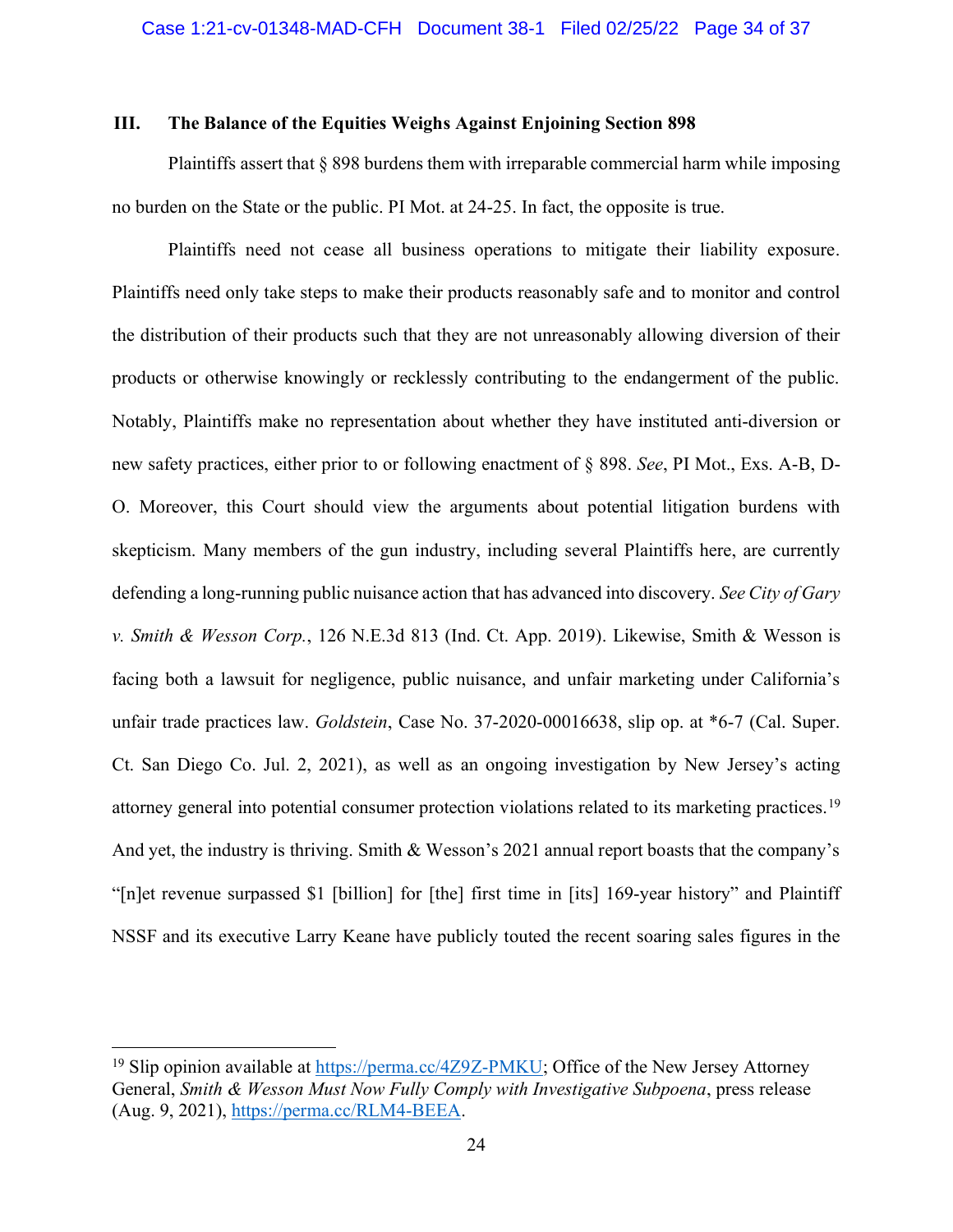#### Case 1:21-cv-01348-MAD-CFH Document 38-1 Filed 02/25/22 Page 35 of 37

industry overall, including the gun sales spike in New York.<sup>20</sup> Plaintiffs have offered no evidence that  $\S 898 -$  or that litigation in general – will force any company to "cease operations."

Section 898 simply does not create the free-for-all that Plaintiffs imagine. Members of the gun industry are still protected by PLCAA: insofar as a plaintiff seeks to invoke PLCAA's predicate exception, they must establish that the defendant "knowingly" violated § 898, and that such violation "was a proximate cause of the harm for which relief is sought." 15 U.S.C. § 7903(5)(A)(iii). On the other hand, as detailed *supra* pp. 4-5, New York State and the New York public face a dire and escalating gun violence crisis. Enjoining § 898 at this stage will handicap the State's well-tailored efforts to combat that crisis. As the Ninth Circuit stated succinctly:

The social value of manufacturing and distributing guns without taking basic steps to prevent these guns from reaching illegal purchasers and possessors cannot outweigh the public interest in keeping guns out of the hands of illegal purchasers and possessors who in turn use them in crimes like the one that prompted plaintiffs' action here.

*Ileto v. Glock, Inc.*, 349 F.3d 1191, 1205 (9th Cir. 2003). Here, the balance of the equities and the

<span id="page-34-0"></span>public interest weigh strongly against a preliminary injunction.

# **CONCLUSION**

Amici respectfully submit that the Court should deny Plaintiffs' motion for a preliminary

injunction and grant Defendant's motion to dismiss.

<sup>20</sup> Smith & Wesson, *2021 Annual Report* at 1, [https://perma.cc/J3V9-M646;](https://perma.cc/J3V9-M646) NSSF, *Firearm & Ammunition Sales* (infographic outlining 2020 statistics, including the 87 percent of retailers that experienced an increase in firearms sales during the first half of the year), [https://perma.cc/6LB3-](https://perma.cc/6LB3-87WT) [87WT;](https://perma.cc/6LB3-87WT) Larry Keane, Feb. 1, 2022 Tweet (declaring January 2022 to be the 30th month in a row that Americans purchased more than one million guns), [https://perma.cc/P7A7-4FNE;](https://perma.cc/P7A7-4FNE) Larry Keane, Dec. 23, 2021 Tweet (sharing news article and stating: "NICS Check System Indicates Spike in NY Gun Sales"), [https://perma.cc/9QCM-QUFX;](https://perma.cc/9QCM-QUFX) *see also Lawrence Keane*, LinkedIn, [https://www.linkedin.com/in/lawrence-g-keane.](https://www.linkedin.com/in/lawrence-g-keane)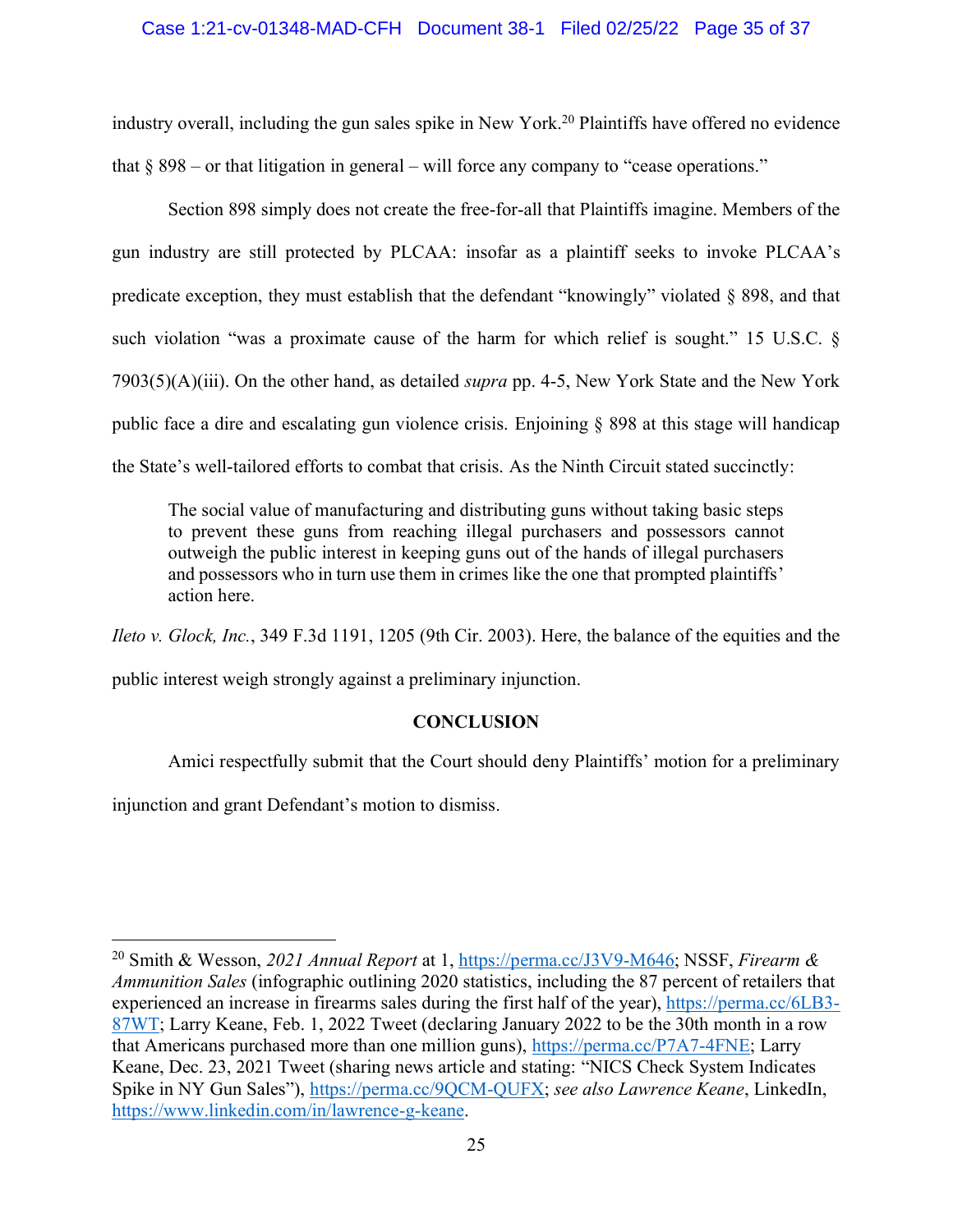Dated: February 25, 2022 Respectfully submitted,

**BRADY** Jonathan Lowy Kelly Sampson 840 First Street, NE, Suite 400 Washington, DC 20002 Phone: (202) 370-8104 jlowy@bradyunited.org ksampson@bradyuited.org

*Counsel for Brady*

GIFFORDS LAW CENTER TO PREVENT GUN VIOLENCE David Pucino 223 West 38th St. #90 New York, NY 10018 Phone: (917) 524-7816 dpucino@giffords.org

GIFFORDS LAW CENTER TO PREVENT GUN VIOLENCE Esther Sanchez-Gomez 268 Bush St. #555 San Francisco, CA 94104 Phone: (415) 433-2062 esanchezgomez@giffords.org

*Counsel for Giffords Law Center to Prevent Gun Violence*

NEW YORKERS AGAINST GUN VIOLENCE Rebecca G. Fischer P.O. Box 3354 New York, NY 10163 Phone: 212-679-2345 rfischer@nyagv.org

*Counsel for New Yorkers Against Gun Violence*

EVERYTOWN LAW */s/ Alla Lefkowitz*  Alla Lefkowitz Bar Roll # 703313 P.O. Box 14780 Washington, DC 20044 Phone: 202-545-3257, ext. 1007 Fax: 917-410-6932 alefkowitz@everytown.org

EVERYTOWN LAW Molly Thomas-Jensen Aaron Esty Carolyn Shanahan Nina Sudarsan 450 Lexington Ave P.O. Box 4184 New York, NY 10017 Phone: 646-324-8226 Fax: 917-410-6932 mthomasjensen@everytown.org aesty@everytown.org cshanahan@everytown.org nsudarsan@everytown.org

*Counsel for Amici Curiae Everytown for Gun Safety, Brady, Giffords Law Center to Prevent Gun Violence, Maxine E. Lewis, Nadine Sylvester, New Yorkers Against Gun Violence, and the Rohan Levy Foundation*